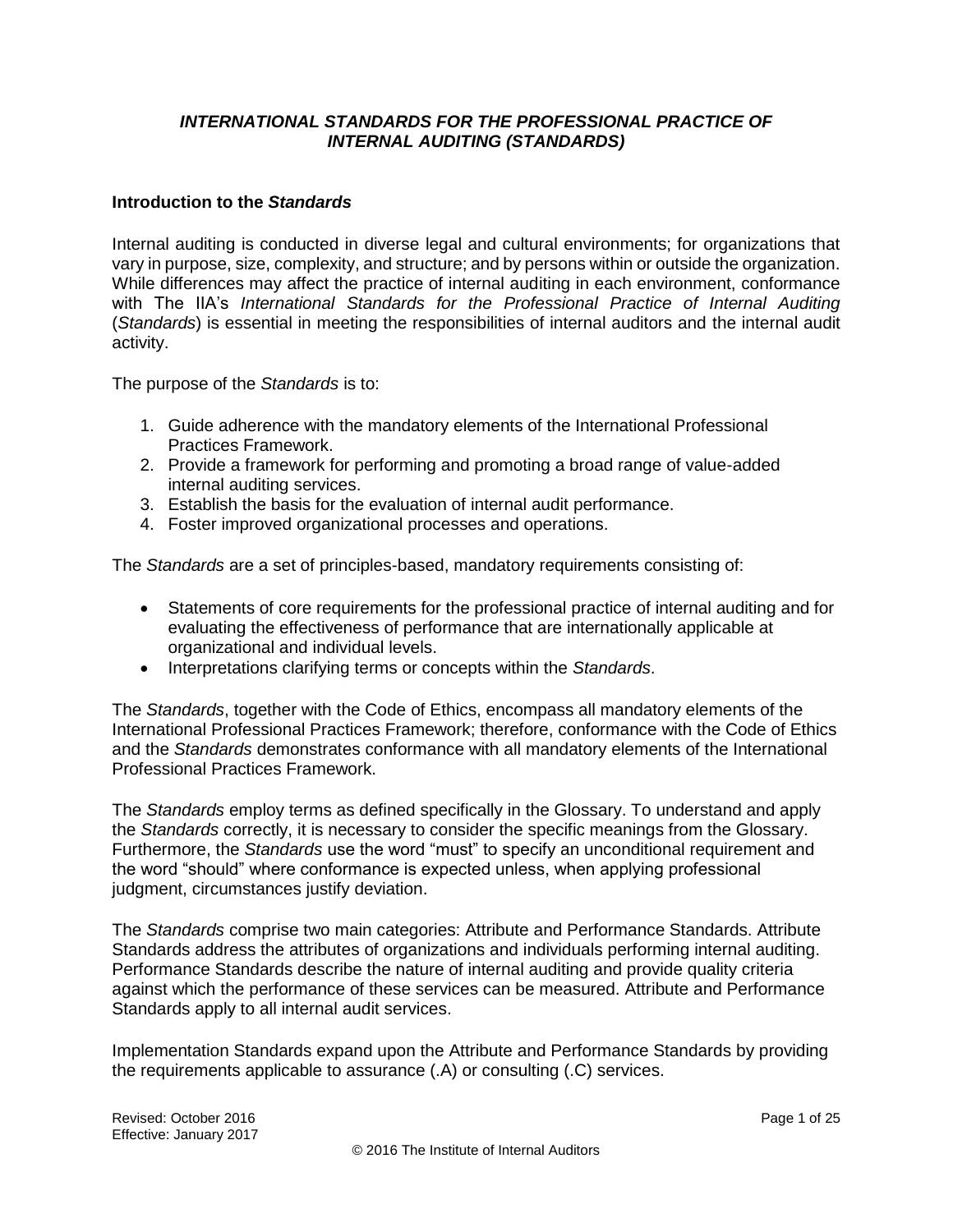Assurance services involve the internal auditor's objective assessment of evidence to provide opinions or conclusions regarding an entity, operation, function, process, system, or other subject matters. The nature and scope of an assurance engagement are determined by the internal auditor. Generally, three parties are participants in assurance services: (1) the person or group directly involved with the entity, operation, function, process, system, or other subject matter — the process owner, (2) the person or group making the assessment — the internal auditor, and (3) the person or group using the assessment — the user.

Consulting services are advisory in nature and are generally performed at the specific request of an engagement client. The nature and scope of the consulting engagement are subject to agreement with the engagement client. Consulting services generally involve two parties: (1) the person or group offering the advice — the internal auditor, and (2) the person or group seeking and receiving the advice — the engagement client. When performing consulting services the internal auditor should maintain objectivity and not assume management responsibility.

The *Standards* apply to individual internal auditors and the internal audit activity. All internal auditors are accountable for conforming with the standards related to individual objectivity, proficiency, and due professional care and the standards relevant to the performance of their job responsibilities. Chief audit executives are additionally accountable for the internal audit activity's overall conformance with the *Standards*.

If internal auditors or the internal audit activity is prohibited by law or regulation from conformance with certain parts of the *Standards*, conformance with all other parts of the *Standards* and appropriate disclosures are needed.

If the *Standards* are used in conjunction with requirements issued by other authoritative bodies, internal audit communications may also cite the use of other requirements, as appropriate. In such a case, if the internal audit activity indicates conformance with the *Standards* and inconsistencies exist between the *Standards* and other requirements, internal auditors and the internal audit activity must conform with the *Standards* and may conform with the other requirements if such requirements are more restrictive.

The review and development of the *Standards* is an ongoing process. The International Internal Audit Standards Board engages in extensive consultation and discussion before issuing the *Standards*. This includes worldwide solicitation for public comment through the exposure draft process. All exposure drafts are posted on The IIA's website as well as being distributed to all IIA institutes.

Suggestions and comments regarding the *Standards* can be sent to: The Institute of Internal Auditors Standards and Guidance 1035 Greenwood Blvd, Suite 401 Lake Mary, FL 32746 USA

E-mail: [guidance@theiia.org](mailto:guidance@theiia.org) Web: [www.globaliia.org](http://www.theiia.org/)

\*\*\*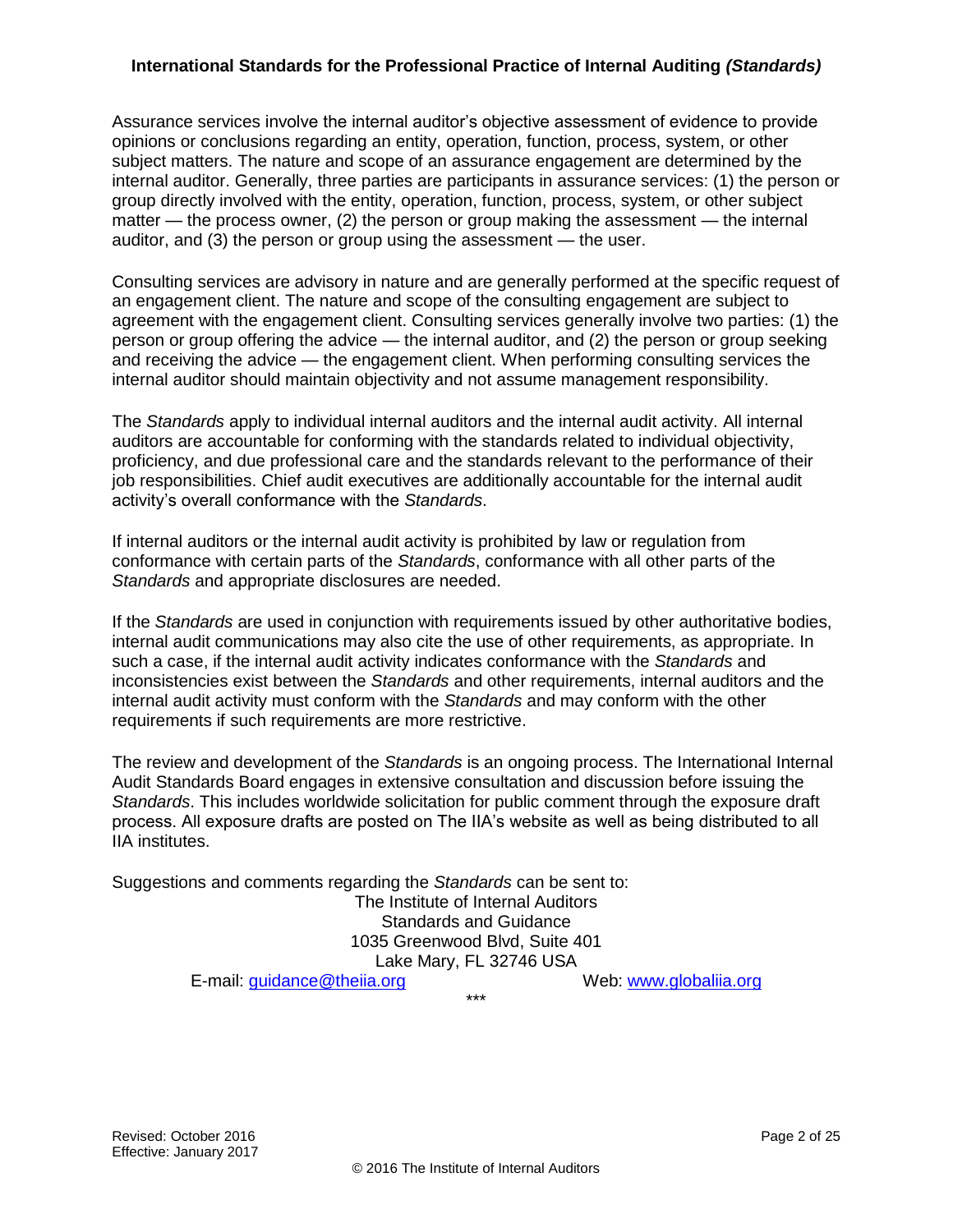# *INTERNATIONAL STANDARDS FOR THE PROFESSIONAL PRACTICE OF INTERNAL AUDITING (STANDARDS)*

# **Attribute Standards**

# **1000 – Purpose, Authority, and Responsibility**

The purpose, authority, and responsibility of the internal audit activity must be formally defined in an internal audit charter, consistent with the Mission of Internal Audit and the mandatory elements of the International Professional Practices Framework (the Core Principles for the Professional Practice of Internal Auditing, the Code of Ethics, the *Standards*, and the Definition of Internal Auditing). The chief audit executive must periodically review the internal audit charter and present it to senior management and the board for approval.

# **Interpretation:**

*The internal audit charter is a formal document that defines the internal audit activity's purpose, authority, and responsibility. The internal audit charter establishes the internal audit activity's position within the organization, including the nature of the chief audit executive's functional reporting relationship with the board*; *authorizes access to records, personnel, and physical properties relevant to the performance of engagements; and defines the scope of internal audit activities. Final approval of the internal audit charter resides with the board.*

- **1000.A1 –** The nature of assurance services provided to the organization must be defined in the internal audit charter. If assurances are to be provided to parties outside the organization, the nature of these assurances must also be defined in the internal audit charter.
- **1000.C1 –** The nature of consulting services must be defined in the internal audit charter.

# **1010 – Recognizing Mandatory Guidance in the Internal Audit Charter**

The mandatory nature of the Core Principles for the Professional Practice of Internal Auditing, the Code of Ethics, the *Standards*, and the Definition of Internal Auditing must be recognized in the internal audit charter. The chief audit executive should discuss the Mission of Internal Audit and the mandatory elements of the International Professional Practices Framework with senior management and the board.

# **1100 – Independence and Objectivity**

The internal audit activity must be independent, and internal auditors must be objective in performing their work.

# **Interpretation:**

*Independence is the freedom from conditions that threaten the ability of the internal audit activity to carry out internal audit responsibilities in an unbiased manner. To achieve the degree of independence necessary to effectively carry out the responsibilities of the internal audit activity, the chief audit executive has direct and unrestricted access to senior management and the board.*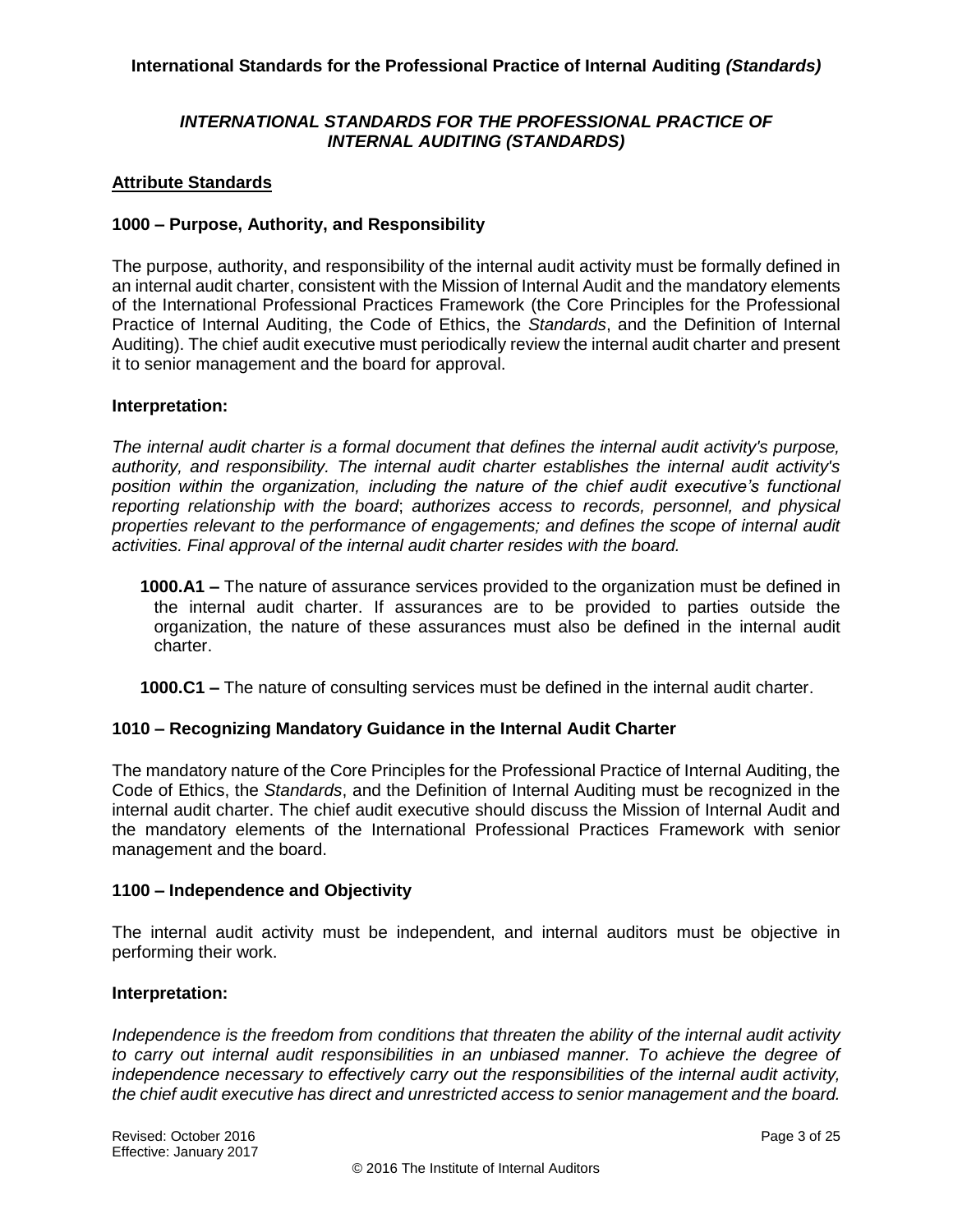*This can be achieved through a dual-reporting relationship. Threats to independence must be managed at the individual auditor, engagement, functional, and organizational levels.*

*Objectivity is an unbiased mental attitude that allows internal auditors to perform engagements in such a manner that they believe in their work product and that no quality compromises are made. Objectivity requires that internal auditors do not subordinate their judgment on audit matters to others. Threats to objectivity must be managed at the individual auditor, engagement, functional, and organizational levels.*

# **1110 – Organizational Independence**

The chief audit executive must report to a level within the organization that allows the internal audit activity to fulfill its responsibilities. The chief audit executive must confirm to the board, at least annually, the organizational independence of the internal audit activity.

# **Interpretation:**

*Organizational independence is effectively achieved when the chief audit executive reports functionally to the board. Examples of functional reporting to the board involve the board:*

- *Approving the internal audit charter.*
- *Approving the risk-based internal audit plan.*
- *Approving the internal audit budget and resource plan.*
- *Receiving communications from the chief audit executive on the internal audit activity's performance relative to its plan and other matters.*
- *Approving decisions regarding the appointment and removal of the chief audit executive.*
- *Approving the remuneration of the chief audit executive.*
- *Making appropriate inquiries of management and the chief audit executive to determine whether there are inappropriate scope or resource limitations.*
- **1110.A1 –** The internal audit activity must be free from interference in determining the scope of internal auditing, performing work, and communicating results. The chief audit executive must disclose such interference to the board and discuss the implications.

# **1111 – Direct Interaction with the Board**

The chief audit executive must communicate and interact directly with the board.

# **1112 – Chief Audit Executive Roles Beyond Internal Auditing**

Where the chief audit executive has or is expected to have roles and/or responsibilities that fall outside of internal auditing, safeguards must be in place to limit impairments to independence or objectivity.

# **Interpretation:**

*The chief audit executive may be asked to take on additional roles and responsibilities outside of internal auditing, such as responsibility for compliance or risk management activities. These roles and responsibilities may impair, or appear to impair, the organizational independence of the*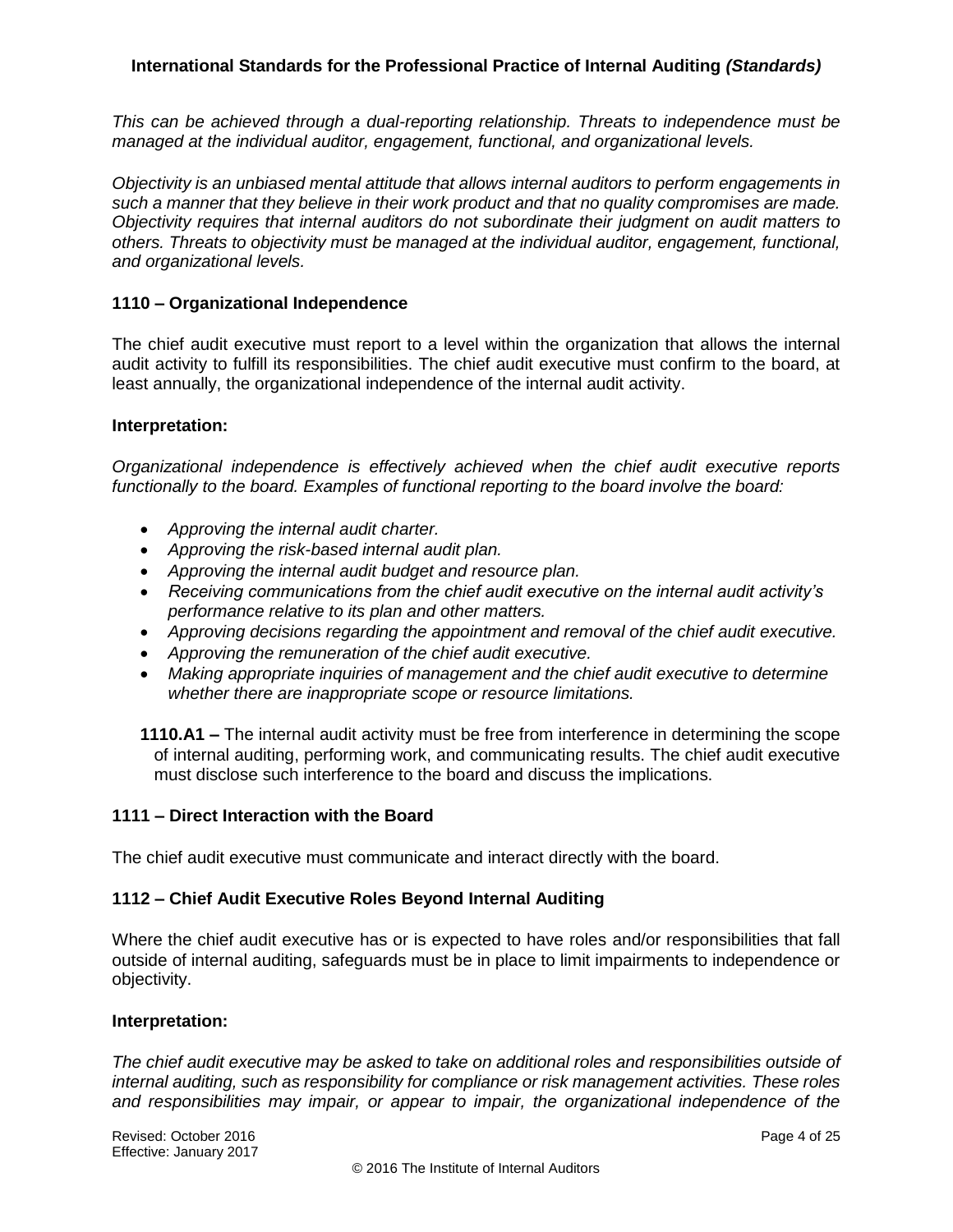*internal audit activity or the individual objectivity of the internal auditor. Safeguards are those oversight activities, often undertaken by the board, to address these potential impairments, and may include such activities as periodically evaluating reporting lines and responsibilities and developing alternative processes to obtain assurance related to the areas of additional responsibility.*

# **1120 – Individual Objectivity**

Internal auditors must have an impartial, unbiased attitude and avoid any conflict of interest.

### **Interpretation:**

*Conflict of interest is a situation in which an internal auditor, who is in a position of trust, has a competing professional or personal interest. Such competing interests can make it difficult to fulfill his or her duties impartially. A conflict of interest exists even if no unethical or improper act results. A conflict of interest can create an appearance of impropriety that can undermine confidence in the internal auditor, the internal audit activity, and the profession. A conflict of interest could impair an individual's ability to perform his or her duties and responsibilities objectively.*

# **1130 – Impairment to Independence or Objectivity**

If independence or objectivity is impaired in fact or appearance, the details of the impairment must be disclosed to appropriate parties. The nature of the disclosure will depend upon the impairment.

### **Interpretation:**

*Impairment* to organizational independence and individual objectivity may include, but is not *limited to, personal conflict of interest, scope limitations, restrictions on access to records, personnel, and properties, and resource limitations, such as funding.*

*The determination of appropriate parties to which the details of an impairment to independence or objectivity must be disclosed is dependent upon the expectations of the internal audit activity's and the chief audit executive's responsibilities to senior management and the board as described in the internal audit charter, as well as the nature of the impairment.*

- **1130.A1 –** Internal auditors must refrain from assessing specific operations for which they were previously responsible. Objectivity is presumed to be impaired if an internal auditor provides assurance services for an activity for which the internal auditor had responsibility within the previous year.
- **1130.A2 –** Assurance engagements for functions over which the chief audit executive has responsibility must be overseen by a party outside the internal audit activity.
- **1130.A3 –** The internal audit activity may provide assurance services where it had previously performed consulting services, provided the nature of the consulting did not impair objectivity and provided individual objectivity is managed when assigning resources to the engagement.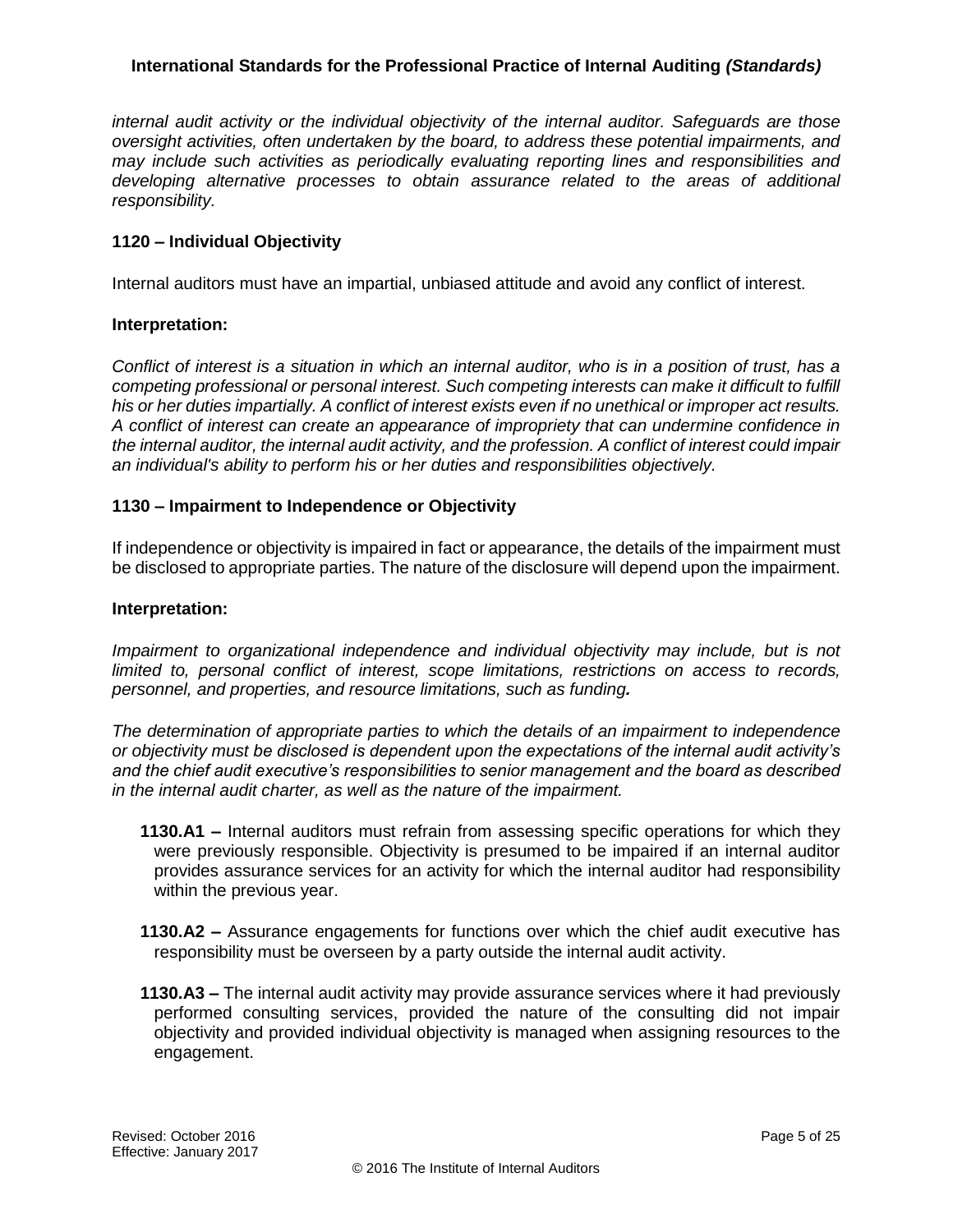- **1130.C1 –** Internal auditors may provide consulting services relating to operations for which they had previous responsibilities.
- **1130.C2 –** If internal auditors have potential impairments to independence or objectivity relating to proposed consulting services, disclosure must be made to the engagement client prior to accepting the engagement.

# **1200 – Proficiency and Due Professional Care**

Engagements must be performed with proficiency and due professional care.

# **1210 – Proficiency**

Internal auditors must possess the knowledge, skills, and other competencies needed to perform their individual responsibilities. The internal audit activity collectively must possess or obtain the knowledge, skills, and other competencies needed to perform its responsibilities.

# **Interpretation:**

*Proficiency is a collective term that refers to the knowledge, skills, and other competencies required of internal auditors to effectively carry out their professional responsibilities. It encompasses consideration of current activities, trends, and emerging issues, to enable relevant advice and recommendations. Internal auditors are encouraged to demonstrate their proficiency by obtaining appropriate professional certifications and qualifications, such as the Certified Internal Auditor designation and other designations offered by The Institute of Internal Auditors and other appropriate professional organizations.*

- **1210.A1 –** The chief audit executive must obtain competent advice and assistance if the internal auditors lack the knowledge, skills, or other competencies needed to perform all or part of the engagement.
- **1210.A2 –** Internal auditors must have sufficient knowledge to evaluate the risk of fraud and the manner in which it is managed by the organization, but are not expected to have the expertise of a person whose primary responsibility is detecting and investigating fraud.
- **1210.A3 –** Internal auditors must have sufficient knowledge of key information technology risks and controls and available technology-based audit techniques to perform their assigned work. However, not all internal auditors are expected to have the expertise of an internal auditor whose primary responsibility is information technology auditing.
- **1210.C1 –** The chief audit executive must decline the consulting engagement or obtain competent advice and assistance if the internal auditors lack the knowledge, skills, or other competencies needed to perform all or part of the engagement.

# **1220 – Due Professional Care**

Internal auditors must apply the care and skill expected of a reasonably prudent and competent internal auditor. Due professional care does not imply infallibility.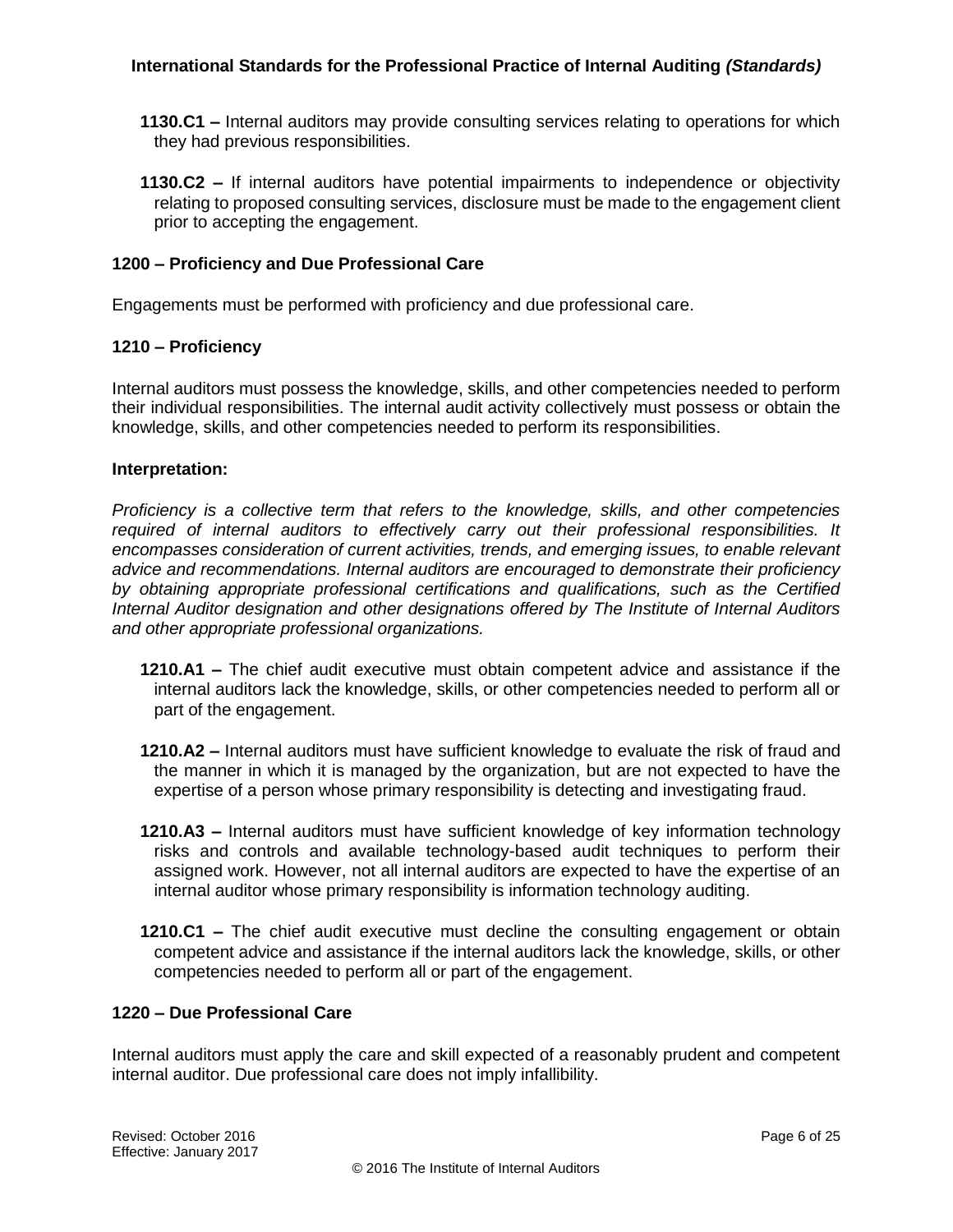**1220.A1 –** Internal auditors must exercise due professional care by considering the:

- Extent of work needed to achieve the engagement's objectives.
- Relative complexity, materiality, or significance of matters to which assurance procedures are applied.
- Adequacy and effectiveness of governance, risk management, and control processes.
- Probability of significant errors, fraud, or noncompliance.
- Cost of assurance in relation to potential benefits.

**1220.A2** *–* In exercising due professional care internal auditors must consider the use of technology-based audit and other data analysis techniques**.**

**1220.A3 –** Internal auditors must be alert to the significant risks that might affect objectives, operations, or resources. However, assurance procedures alone, even when performed with due professional care, do not guarantee that all significant risks will be identified.

- **1220.C1 –** Internal auditors must exercise due professional care during a consulting engagement by considering the:
	- Needs and expectations of clients, including the nature, timing, and communication of engagement results.
	- Relative complexity and extent of work needed to achieve the engagement's objectives.
	- Cost of the consulting engagement in relation to potential benefits.

# **1230 – Continuing Professional Development**

Internal auditors must enhance their knowledge, skills, and other competencies through continuing professional development.

# **1300 – Quality Assurance and Improvement Program**

The chief audit executive must develop and maintain a quality assurance and improvement program that covers all aspects of the internal audit activity.

# **Interpretation:**

*A quality assurance and improvement program is designed to enable an evaluation of the internal audit activity's conformance with the* Standards *and an evaluation of whether internal auditors apply the Code of Ethics. The program also assesses the efficiency and effectiveness of the internal audit activity and identifies opportunities for improvement. The chief audit executive should encourage board oversight in the quality assurance and improvement program.*

# **1310 – Requirements of the Quality Assurance and Improvement Program**

The quality assurance and improvement program must include both internal and external assessments.

# **1311 – Internal Assessments**

Revised: October 2016 **Page 7 of 25** Page 7 of 25 Effective: January 2017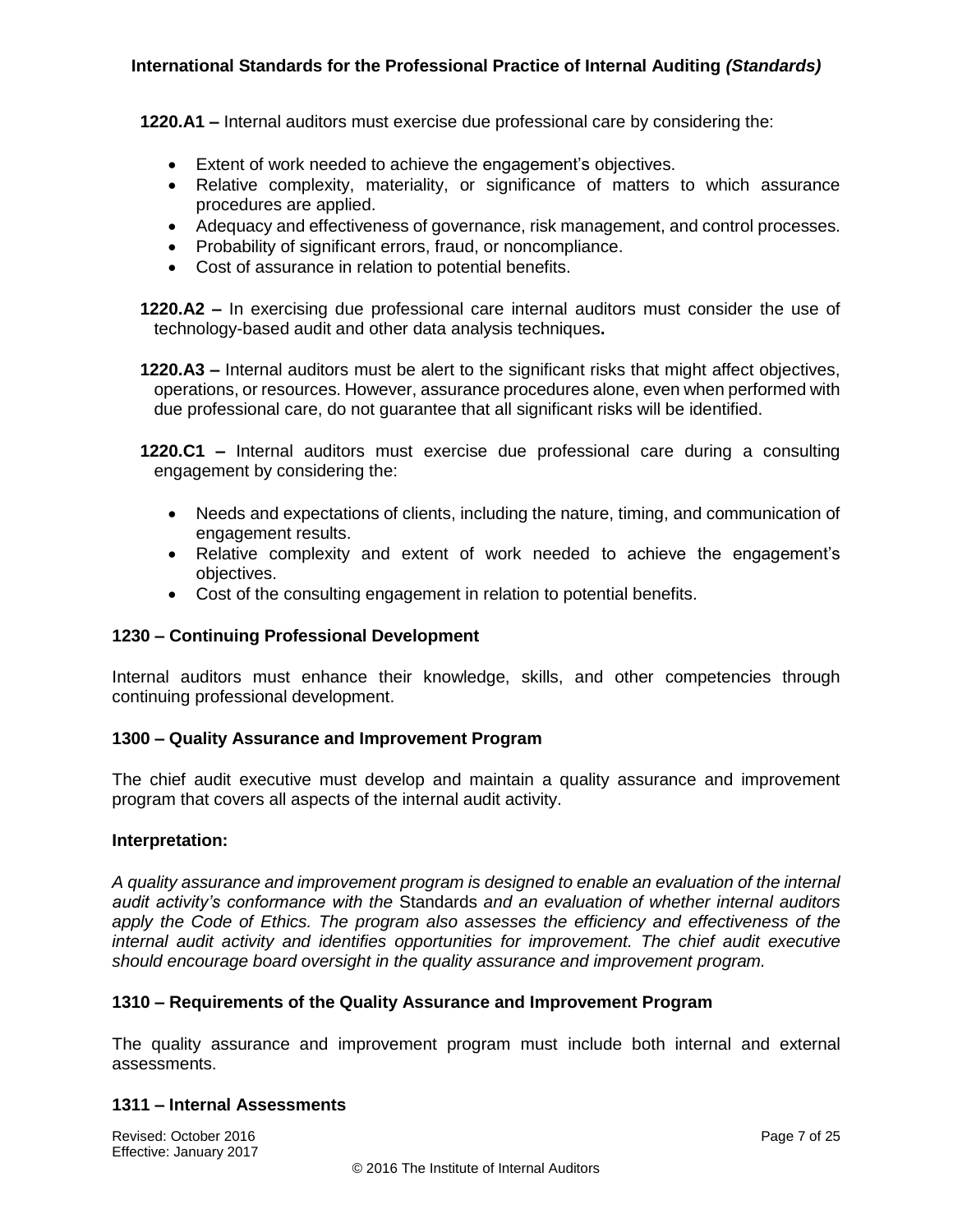Internal assessments must include:

- Ongoing monitoring of the performance of the internal audit activity.
- Periodic self-assessments or assessments by other persons within the organization with sufficient knowledge of internal audit practices.

### **Interpretation:**

*Ongoing monitoring is an integral part of the day-to-day supervision, review, and measurement of the internal audit activity. Ongoing monitoring is incorporated into the routine policies and practices used to manage the internal audit activity and uses processes, tools, and information considered necessary to evaluate conformance with the Code of Ethics and the* Standards*.*

*Periodic assessments are conducted to evaluate conformance with the Code of Ethics and the* Standards*.*

*Sufficient knowledge of internal audit practices requires at least an understanding of all elements of the International Professional Practices Framework.*

### **1312 – External Assessments**

External assessments must be conducted at least once every five years by a qualified, independent assessor or assessment team from outside the organization. The chief audit executive must discuss with the board:

- The form and frequency of external assessment.
- The qualifications and independence of the external assessor or assessment team, including any potential conflict of interest.

#### **Interpretation:**

*External assessments may be accomplished through a full external assessment, or a selfassessment with independent external validation. The external assessor must conclude as to conformance with the Code of Ethics and the* Standards*; the external assessment may also include operational or strategic comments.*

*A qualified assessor or assessment team demonstrates competence in two areas: the professional practice of internal auditing and the external assessment process. Competence can be demonstrated through a mixture of experience and theoretical learning. Experience gained in organizations of similar size, complexity, sector or industry, and technical issues is more valuable than less relevant experience. In the case of an assessment team, not all members of the team need to have all the competencies; it is the team as a whole that is qualified. The chief audit executive uses professional judgment when assessing whether an assessor or assessment team demonstrates sufficient competence to be qualified.*

*An independent assessor or assessment team means not having either an actual or a perceived conflict of interest and not being a part of, or under the control of, the organization to which the internal audit activity belongs. The chief audit executive should encourage board oversight in the external assessment to reduce perceived or potential conflicts of interest.*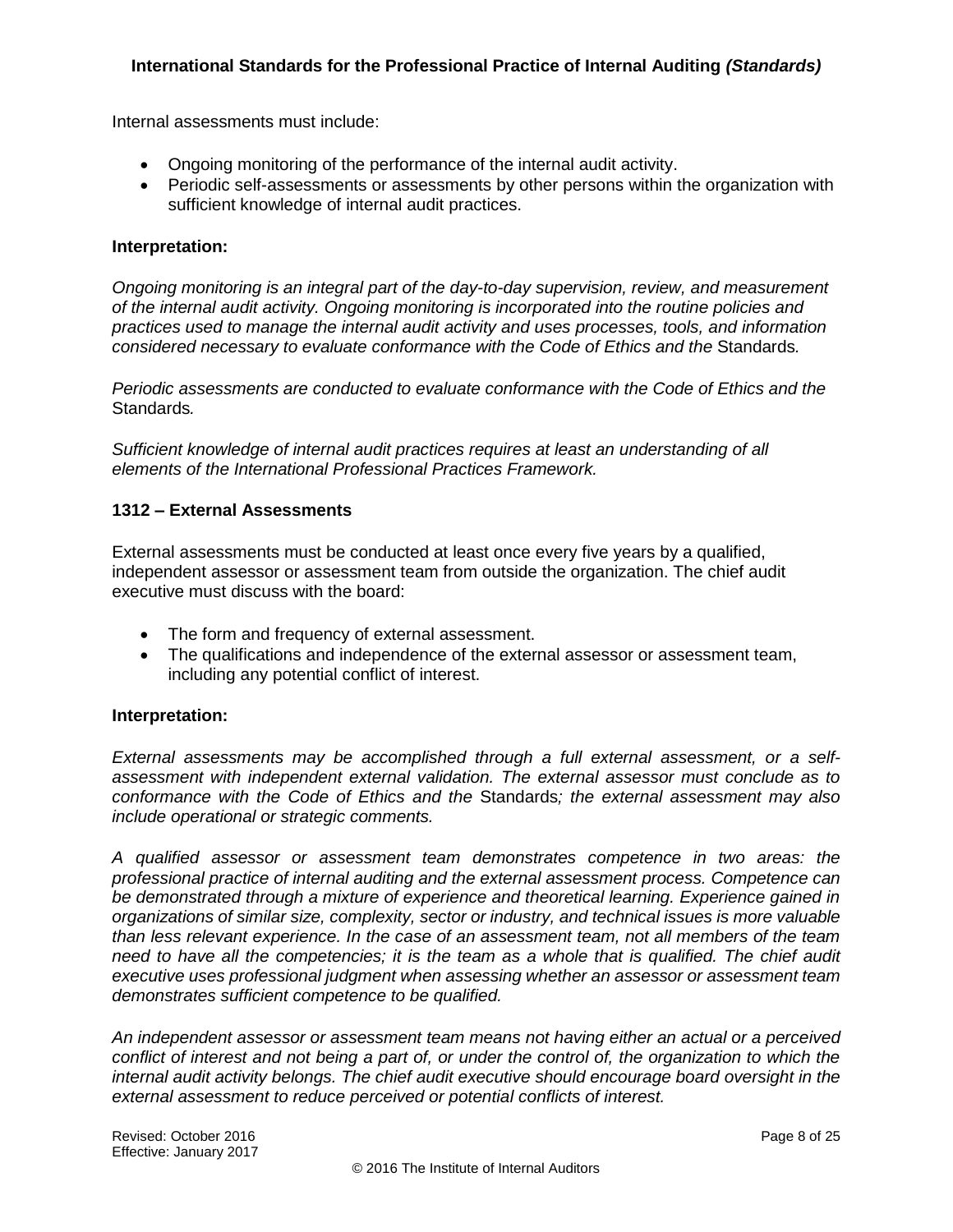# **1320 – Reporting on the Quality Assurance and Improvement Program**

The chief audit executive must communicate the results of the quality assurance and improvement program to senior management and the board. Disclosure should include:

- The scope and frequency of both the internal and external assessments.
- The qualifications and independence of the assessor(s) or assessment team, including potential conflicts of interest.
- Conclusions of assessors.
- Corrective action plans.

# **Interpretation:**

*The form, content, and frequency of communicating the results of the quality assurance and improvement program is established through discussions with senior management and the board and considers the responsibilities of the internal audit activity and chief audit executive as contained in the internal audit charter. To demonstrate conformance with the Code of Ethics and the* Standards*, the results of external and periodic internal assessments are communicated upon completion of such assessments, and the results of ongoing monitoring are communicated at least annually. The results include the assessor's or assessment team's evaluation with respect to the degree of conformance.*

# **1321 – Use of "Conforms with the** *International Standards for the Professional Practice of Internal Auditing***"**

Indicating that the internal audit activity conforms with the *International Standards for the Professional Practice of Internal Auditing* is appropriate only if supported by the results of the quality assurance and improvement program.

# **Interpretation:**

*The internal audit activity conforms with the Code of Ethics and the* Standards *when it achieves the outcomes described therein. The results of the quality assurance and improvement program include the results of both internal and external assessments. All internal audit activities will have the results of internal assessments. Internal audit activities in existence for at least five years will also have the results of external assessments.*

# **1322 – Disclosure of Nonconformance**

When nonconformance with the Code of Ethics or the *Standards* impacts the overall scope or operation of the internal audit activity, the chief audit executive must disclose the nonconformance and the impact to senior management and the board.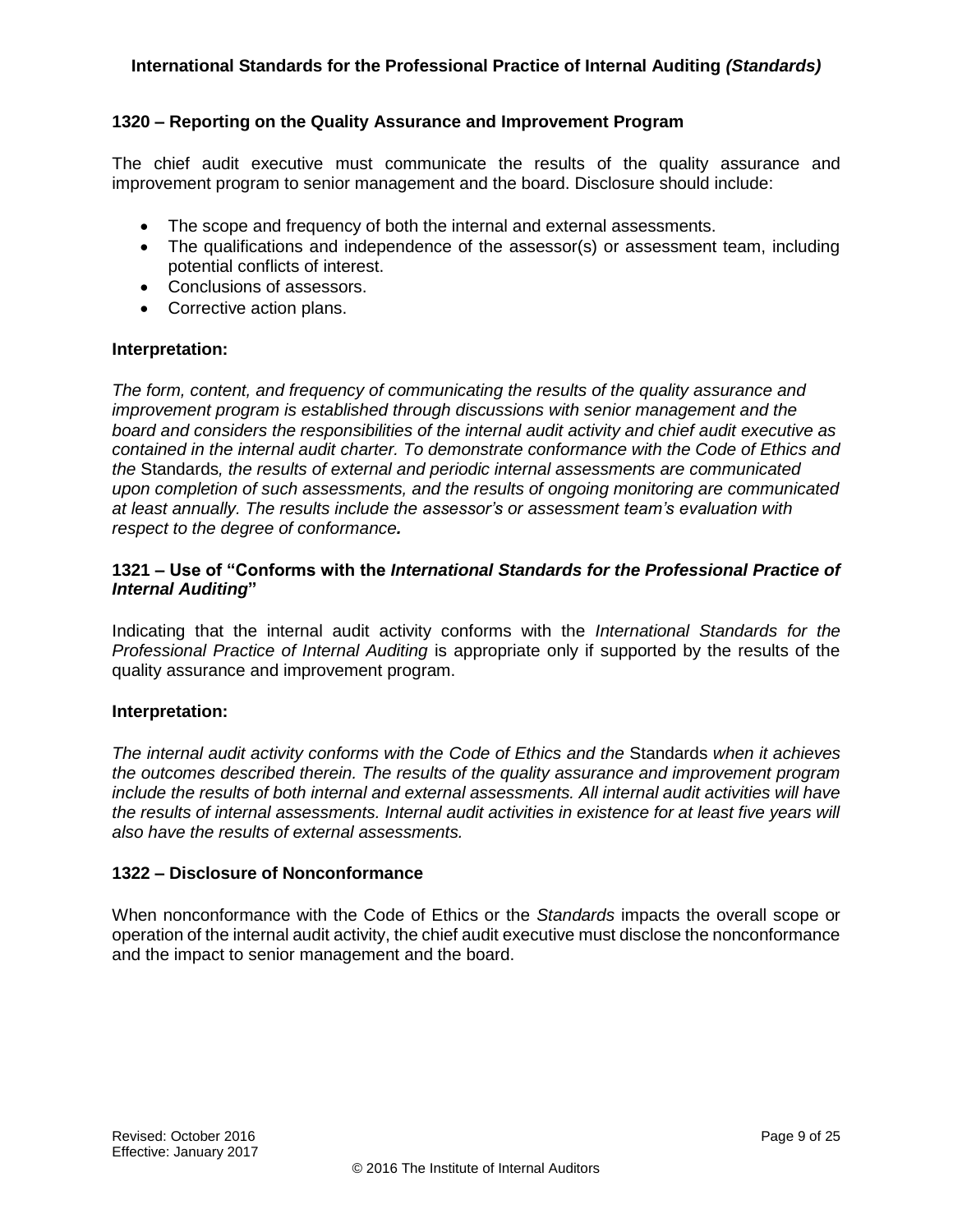# **Performance Standards**

# **2000 – Managing the Internal Audit Activity**

The chief audit executive must effectively manage the internal audit activity to ensure it adds value to the organization.

### **Interpretation:**

*The internal audit activity is effectively managed when:*

- *It achieves the purpose and responsibility included in the internal audit charter.*
- *It conforms with the* Standards*.*
- *Its individual members conform with the Code of Ethics and the* Standards*.*
- *It considers trends and emerging issues that could impact the organization.*

*The internal audit activity adds value to the organization and its stakeholders when it considers strategies, objectives, and risks; strives to offer ways to enhance governance, risk management, and control processes; and objectively provides relevant assurance.*

### **2010 – Planning**

The chief audit executive must establish a risk-based plan to determine the priorities of the internal audit activity, consistent with the organization's goals.

#### **Interpretation:**

*To develop the risk-based plan, the chief audit executive consults with senior management and the board and obtains an understanding of the organization's strategies, key business objectives, associated risks, and risk management processes. The chief audit executive must review and adjust the plan, as necessary, in response to changes in the organization's business, risks, operations, programs, systems, and controls.*

- **2010.A1 –** The internal audit activity's plan of engagements must be based on a documented risk assessment, undertaken at least annually. The input of senior management and the board must be considered in this process.
- **2010.A2** The chief audit executive must identify and consider the expectations of senior management, the board, and other stakeholders for internal audit opinions and other conclusions.
- **2010.C1 –** The chief audit executive should consider accepting proposed consulting engagements based on the engagement's potential to improve management of risks, add value, and improve the organization's operations. Accepted engagements must be included in the plan.

# **2020 – Communication and Approval**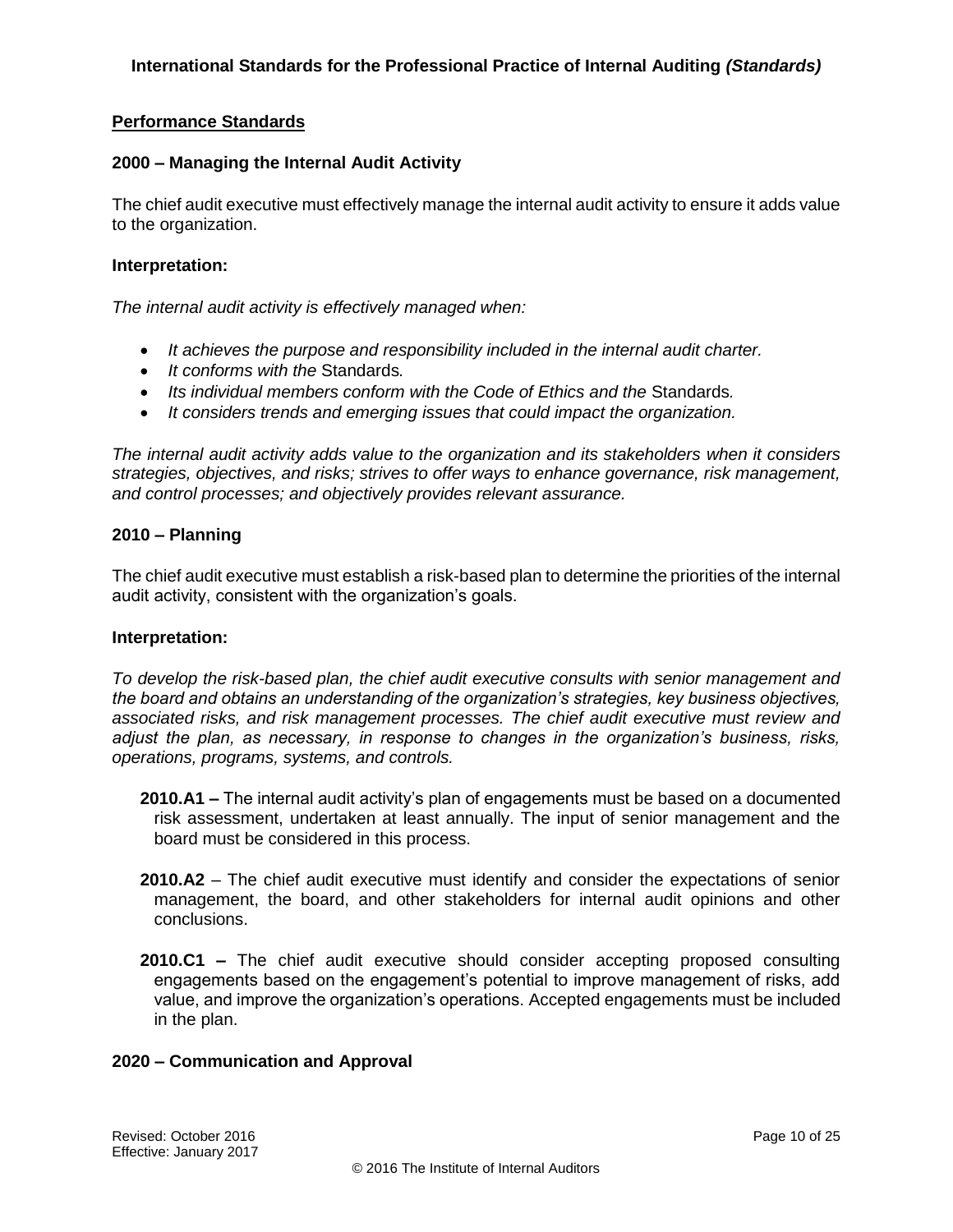The chief audit executive must communicate the internal audit activity's plans and resource requirements, including significant interim changes, to senior management and the board for review and approval. The chief audit executive must also communicate the impact of resource limitations.

# **2030 – Resource Management**

The chief audit executive must ensure that internal audit resources are appropriate, sufficient, and effectively deployed to achieve the approved plan.

### **Interpretation:**

*Appropriate refers to the mix of knowledge, skills, and other competencies needed to perform the plan. Sufficient refers to the quantity of resources needed to accomplish the plan. Resources are effectively deployed when they are used in a way that optimizes the achievement of the approved plan.*

### **2040 – Policies and Procedures**

The chief audit executive must establish policies and procedures to guide the internal audit activity.

### **Interpretation:**

*The form and content of policies and procedures are dependent upon the size and structure of the internal audit activity and the complexity of its work.*

# **2050 – Coordination and Reliance**

The chief audit executive should share information, coordinate activities, and consider relying upon the work of other internal and external assurance and consulting service providers to ensure proper coverage and minimize duplication of efforts.

### **Interpretation:**

*In coordinating activities, the chief audit executive may rely on the work of other assurance and consulting service providers. A consistent process for the basis of reliance should be established,*  and the chief audit executive should consider the competency, objectivity, and due professional *care of the assurance and consulting service providers. The chief audit executive should also have a clear understanding of the scope, objectives, and results of the work performed by other providers of assurance and consulting services. Where reliance is placed on the work of others, the chief audit executive is still accountable and responsible for ensuring adequate support for conclusions and opinions reached by the internal audit activity.*

#### **2060 – Reporting to Senior Management and the Board**

The chief audit executive must report periodically to senior management and the board on the internal audit activity's purpose, authority, responsibility, and performance relative to its plan and on its conformance with the Code of Ethics and the *Standards*. Reporting must also include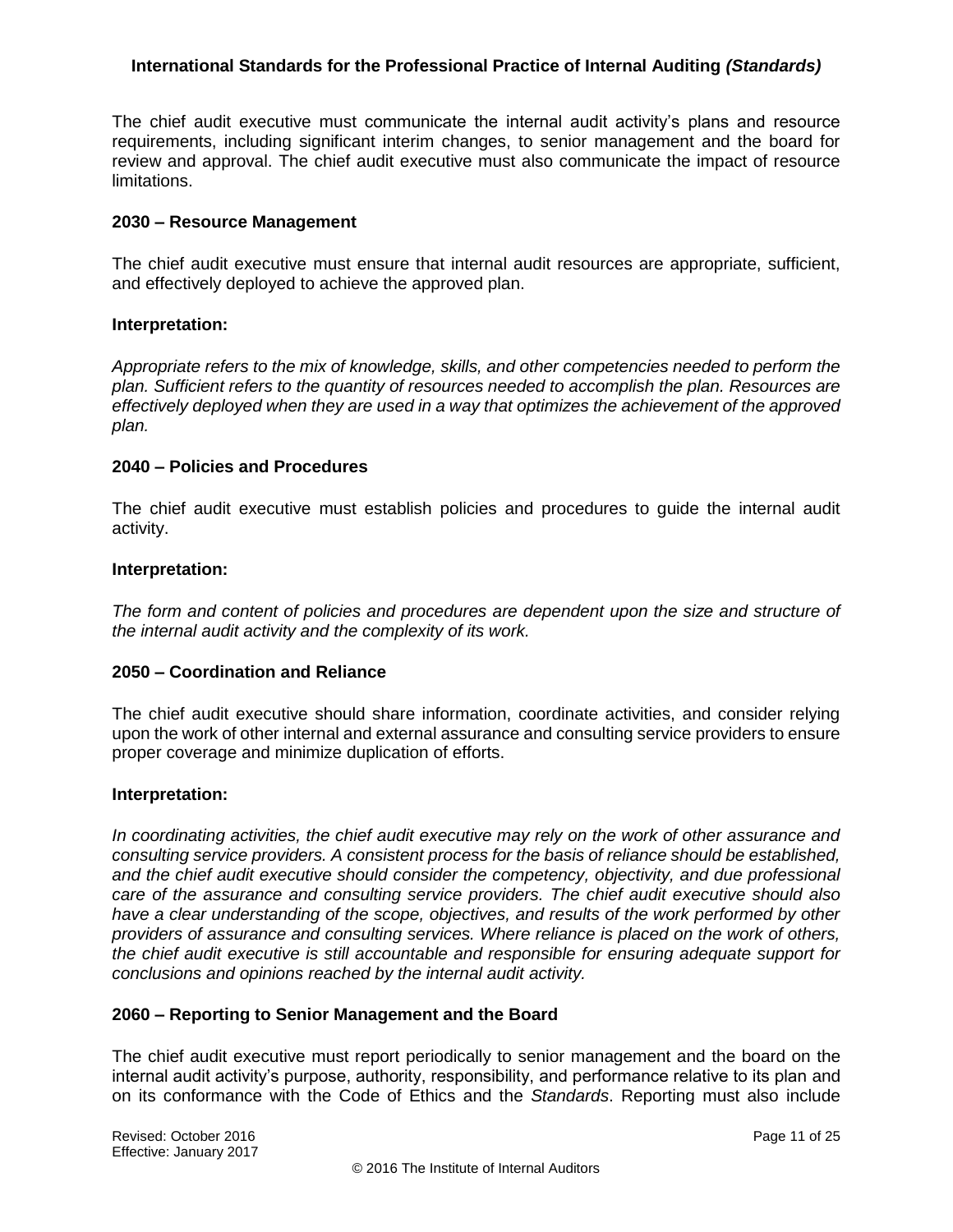significant risk and control issues, including fraud risks, governance issues, and other matters that require the attention of senior management and/or the board.

### **Interpretation:**

*The frequency and content of reporting are determined collaboratively by the chief audit executive, senior management, and the board. The frequency and content of reporting depends on the importance of the information to be communicated and the urgency of the related actions to be taken by senior management and/or the board.*

*The chief audit executive's reporting and communication to senior management and the board must include information about:*

- *The audit charter.*
- *Independence of the internal audit activity.*
- *The audit plan and progress against the plan.*
- *Resource requirements.*
- *Results of audit activities.*
- *Conformance with the Code of Ethics and the* Standards*, and action plans to address any significant conformance issues.*
- *Management's response to risk that, in the chief audit executive's judgment, may be unacceptable to the organization.*

*These and other chief audit executive communication requirements are referenced throughout the* Standards*.*

# **2070 – External Service Provider and Organizational Responsibility for Internal Auditing**

When an external service provider serves as the internal audit activity, the provider must make the organization aware that the organization has the responsibility for maintaining an effective internal audit activity.

#### **Interpretation:**

*This responsibility is demonstrated through the quality assurance and improvement program which assesses conformance with the Code of Ethics and the* Standards*.*

#### **2100 – Nature of Work**

The internal audit activity must evaluate and contribute to the improvement of the organization's governance, risk management, and control processes using a systematic, disciplined, and riskbased approach. Internal audit credibility and value are enhanced when auditors are proactive and their evaluations offer new insights and consider future impact.

### **2110 – Governance**

The internal audit activity must assess and make appropriate recommendations to improve the organization's governance processes for: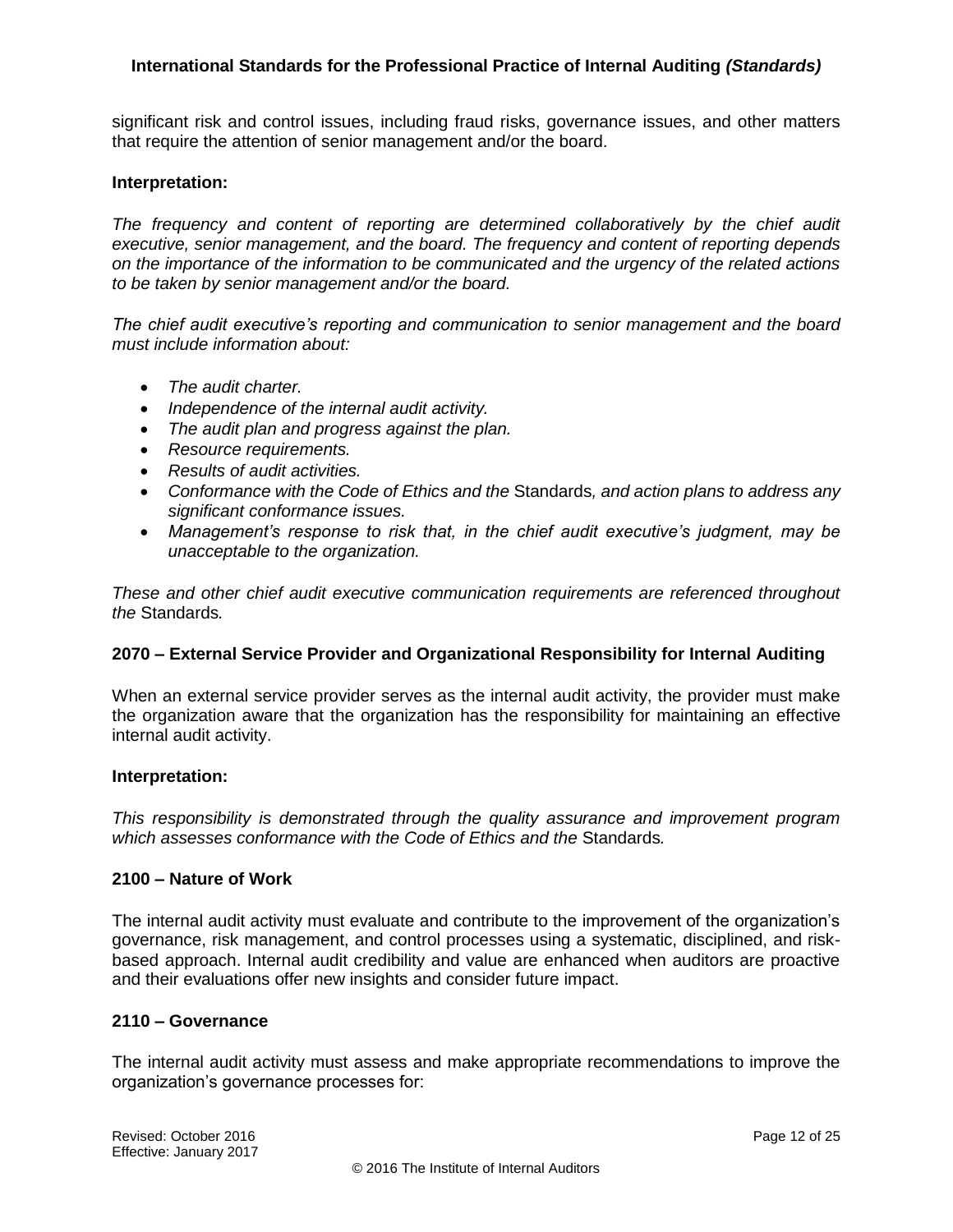- Making strategic and operational decisions.
- Overseeing risk management and control.
- Promoting appropriate ethics and values within the organization.
- Ensuring effective organizational performance management and accountability.
- Communicating risk and control information to appropriate areas of the organization.
- Coordinating the activities of, and communicating information among, the board, external and internal auditors, other assurance providers, and management.

**2110.A1 –** The internal audit activity must evaluate the design, implementation, and effectiveness of the organization's ethics-related objectives, programs, and activities.

**2110.A2 –** The internal audit activity must assess whether the information technology governance of the organization supports the organization's strategies and objectives.

# **2120 – Risk Management**

The internal audit activity must evaluate the effectiveness and contribute to the improvement of risk management processes.

### **Interpretation:**

*Determining whether risk management processes are effective is a judgment resulting from the internal auditor's assessment that:*

- *Organizational objectives support and align with the organization's mission.*
- *Significant risks are identified and assessed.*
- *Appropriate risk responses are selected that align risks with the organization's risk appetite.*
- Relevant risk information is captured and communicated in a timely manner *across the organization, enabling staff, management, and the board to carry out their responsibilities.*

*The internal audit activity may gather the information to support this assessment during multiple engagements. The results of these engagements, when viewed together, provide an understanding of the organization's risk management processes and their effectiveness.*

*Risk management processes are monitored through ongoing management activities, separate evaluations, or both.*

**2120.A1 –** The internal audit activity must evaluate risk exposures relating to the organization's governance, operations, and information systems regarding the:

- Achievement of the organization's strategic objectives.
- Reliability and integrity of financial and operational information.
- **Effectiveness and efficiency of operations and programs.**
- Safeguarding of assets.
- Compliance with laws, regulations, policies, procedures, and contracts.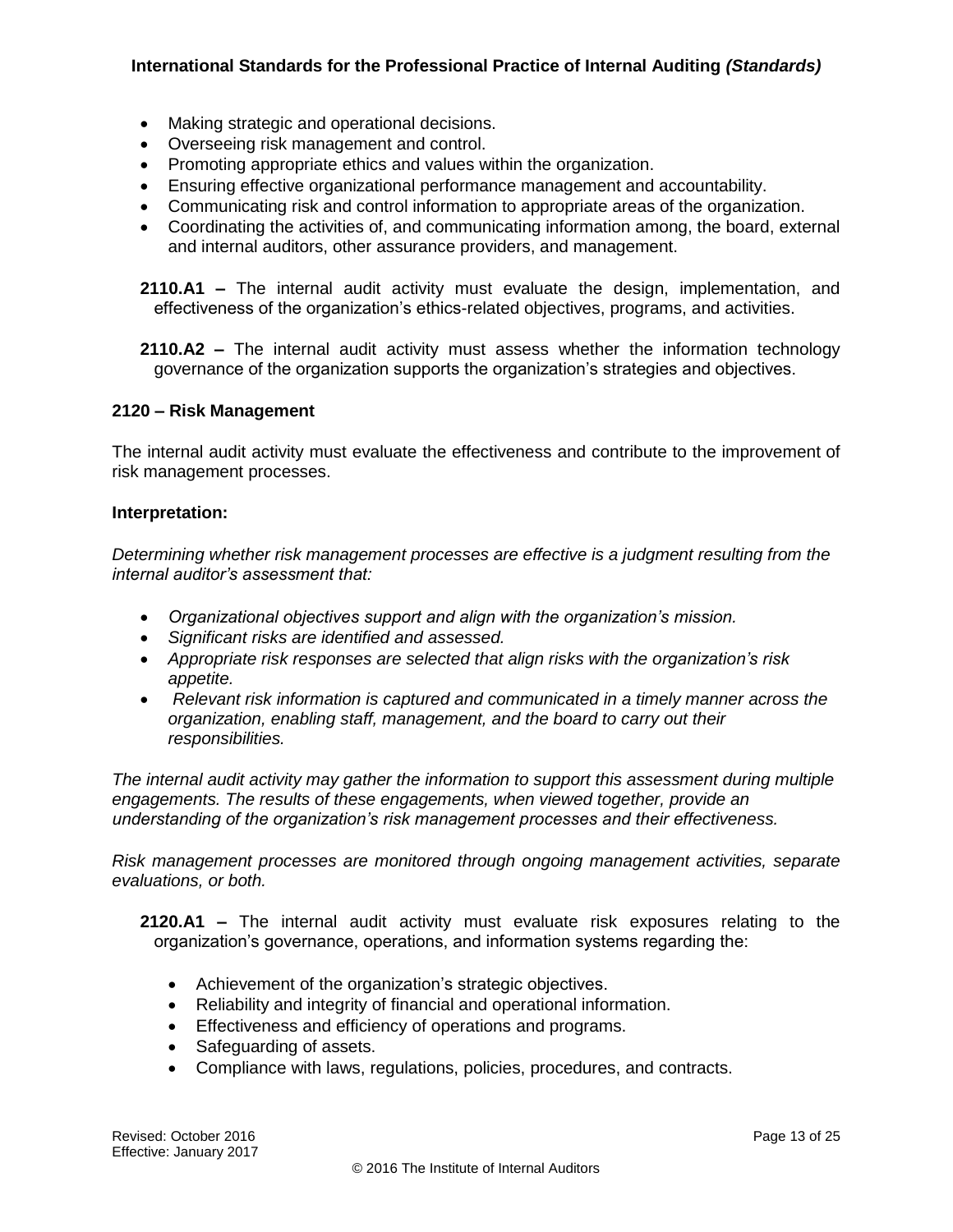- **2120.A2 –** The internal audit activity must evaluate the potential for the occurrence of fraud and how the organization manages fraud risk.
- **2120.C1 –** During consulting engagements, internal auditors must address risk consistent with the engagement's objectives and be alert to the existence of other significant risks.
- **2120.C2 –** Internal auditors must incorporate knowledge of risks gained from consulting engagements into their evaluation of the organization's risk management processes.
- **2120.C3 –** When assisting management in establishing or improving risk management processes, internal auditors must refrain from assuming any management responsibility by actually managing risks.

# **2130 – Control**

The internal audit activity must assist the organization in maintaining effective controls by evaluating their effectiveness and efficiency and by promoting continuous improvement.

- **2130.A1 –** The internal audit activity must evaluate the adequacy and effectiveness of controls in responding to risks within the organization's governance, operations, and information systems regarding the:
	- Achievement of the organization's strategic objectives.
	- Reliability and integrity of financial and operational information.
	- Effectiveness and efficiency of operations and programs.
	- Safeguarding of assets.
	- Compliance with laws, regulations, policies, procedures, and contracts.

**2130.C1 –** Internal auditors must incorporate knowledge of controls gained from consulting engagements into evaluation of the organization's control processes.

# **2200 – Engagement Planning**

Internal auditors must develop and document a plan for each engagement, including the engagement's objectives, scope, timing, and resource allocations. The plan must consider the organization's strategies, objectives, and risks relevant to the engagement.

# **2201 – Planning Considerations**

In planning the engagement, internal auditors must consider:

- The strategies and objectives of the activity being reviewed and the means by which the activity controls its performance.
- The significant risks to the activity's objectives, resources, and operations and the means by which the potential impact of risk is kept to an acceptable level.
- The adequacy and effectiveness of the activity's governance, risk management, and control processes compared to a relevant framework or model.
- The opportunities for making significant improvements to the activity's governance, risk management, and control processes.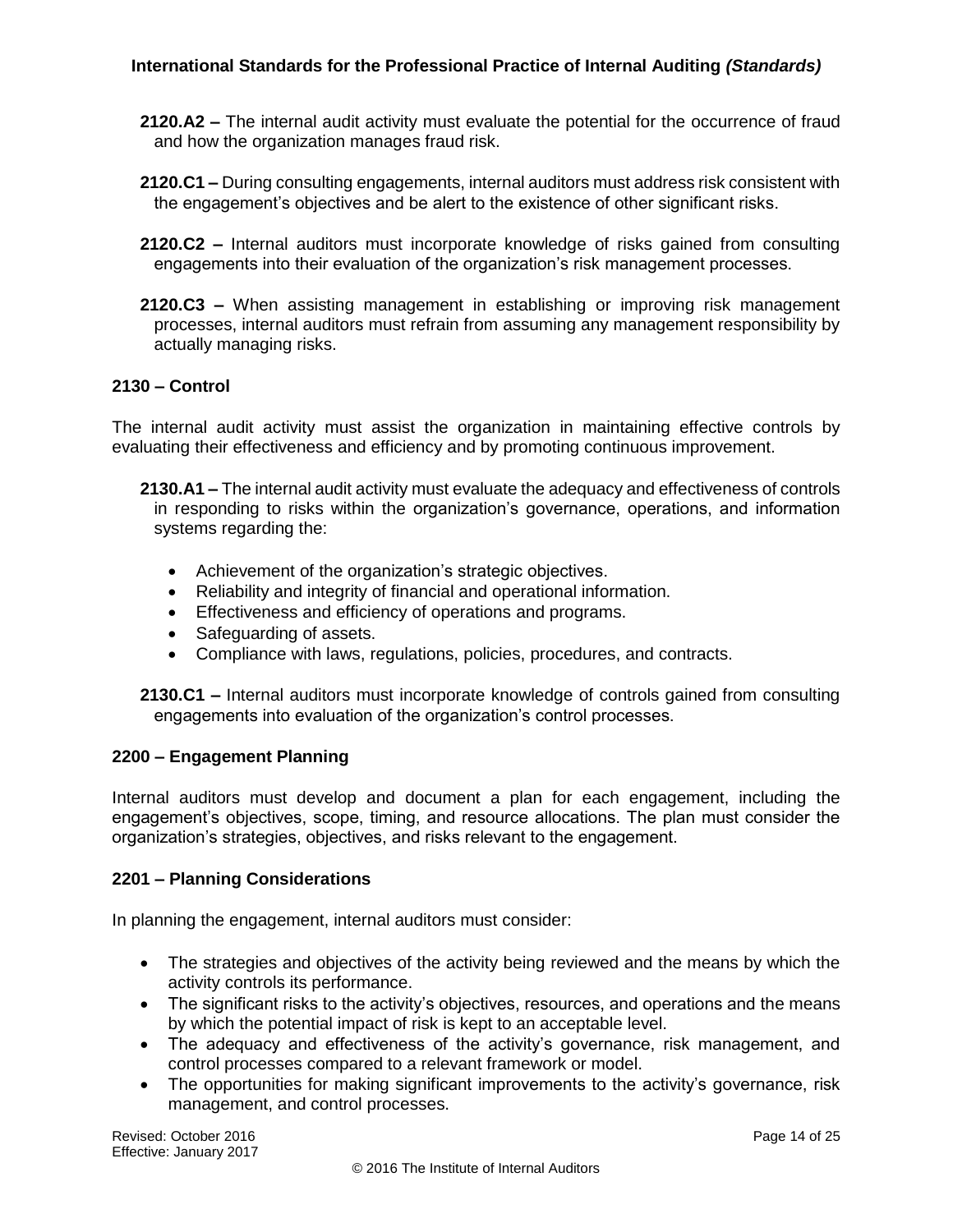- **2201.A1 –** When planning an engagement for parties outside the organization, internal auditors must establish a written understanding with them about objectives, scope, respective responsibilities, and other expectations, including restrictions on distribution of the results of the engagement and access to engagement records.
- **2201.C1 –** Internal auditors must establish an understanding with consulting engagement clients about objectives, scope, respective responsibilities, and other client expectations. For significant engagements, this understanding must be documented.

# **2210 – Engagement Objectives**

Objectives must be established for each engagement.

- **2210.A1 –** Internal auditors must conduct a preliminary assessment of the risks relevant to the activity under review. Engagement objectives must reflect the results of this assessment.
- **2210.A2 –** Internal auditors must consider the probability of significant errors, fraud, noncompliance, and other exposures when developing the engagement objectives.
- **2210.A3 –** Adequate criteria are needed to evaluate governance, risk management, and controls. Internal auditors must ascertain the extent to which management and/or the board has established adequate criteria to determine whether objectives and goals have been accomplished. If adequate, internal auditors must use such criteria in their evaluation. If inadequate, internal auditors must identify appropriate evaluation criteria through discussion with management and/or the board.

# **Interpretation:**

*Types of criteria may include:*

- *Internal (e.g., policies and procedures of the organization).*
- *External (e.g., laws and regulations imposed by statutory bodies).*
- *Leading practices (e.g., industry and professional guidance).*

**2210.C1 –** Consulting engagement objectives must address governance, risk management, and control processes to the extent agreed upon with the client.

**2210.C2 –** Consulting engagement objectives must be consistent with the organization's values, strategies, and objectives.

# **2220 – Engagement Scope**

The established scope must be sufficient to achieve the objectives of the engagement.

**2220.A1 –** The scope of the engagement must include consideration of relevant systems, records, personnel, and physical properties, including those under the control of third parties.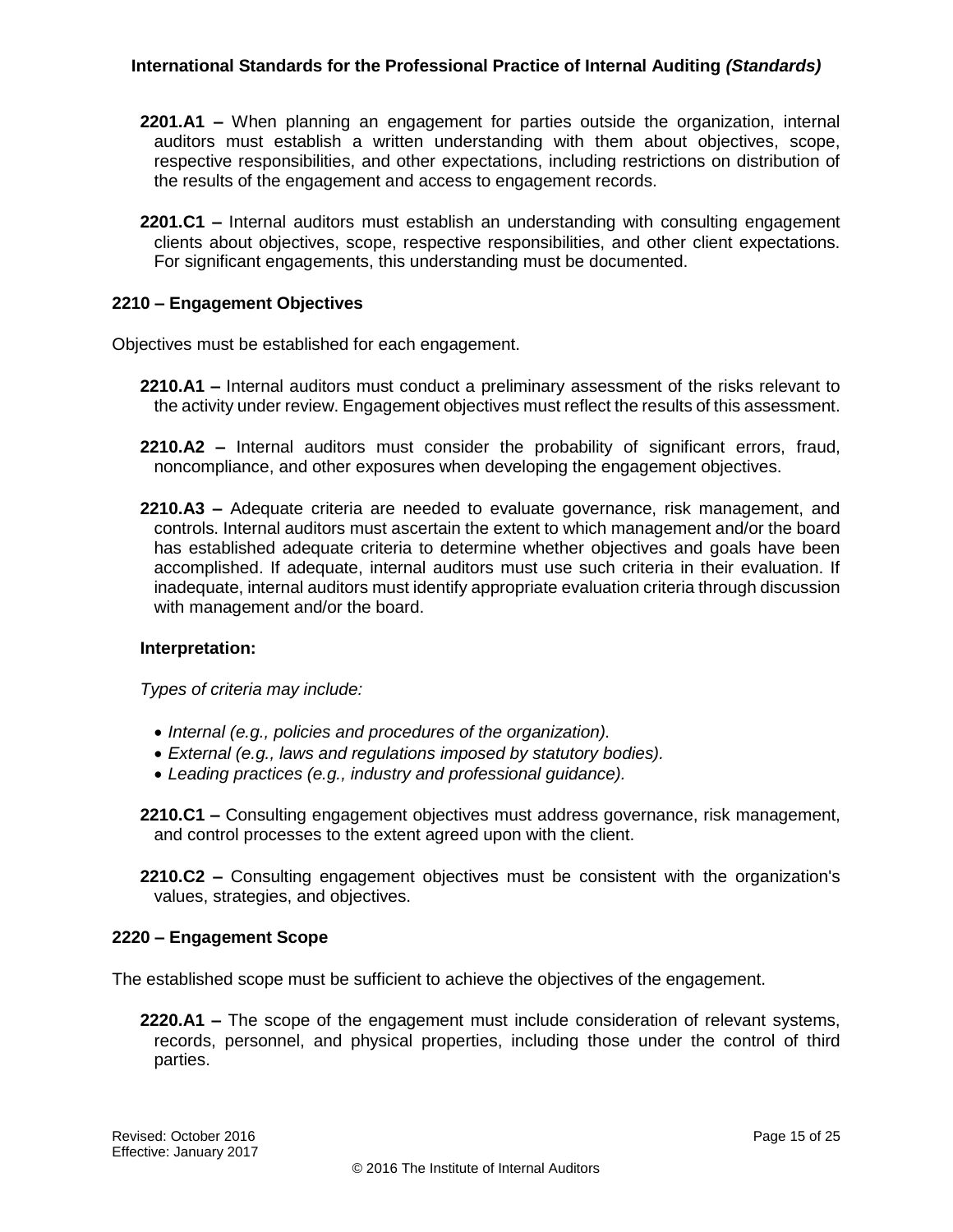- **2220.A2 –** If significant consulting opportunities arise during an assurance engagement, a specific written understanding as to the objectives, scope, respective responsibilities, and other expectations should be reached and the results of the consulting engagement communicated in accordance with consulting standards.
- **2220.C1 –** In performing consulting engagements, internal auditors must ensure that the scope of the engagement is sufficient to address the agreed-upon objectives. If internal auditors develop reservations about the scope during the engagement, these reservations must be discussed with the client to determine whether to continue with the engagement.
- **2220.C2 –** During consulting engagements, internal auditors must address controls consistent with the engagement's objectives and be alert to significant control issues.

# **2230 – Engagement Resource Allocation**

Internal auditors must determine appropriate and sufficient resources to achieve engagement objectives based on an evaluation of the nature and complexity of each engagement, time constraints, and available resources.

# **Interpretation:**

*Appropriate refers to the mix of knowledge, skills, and other competencies needed to perform the engagement. Sufficient refers to the quantity of resources needed to accomplish the engagement with due professional care.*

# **2240 – Engagement Work Program**

Internal auditors must develop and document work programs that achieve the engagement objectives.

- **2240.A1 –** Work programs must include the procedures for identifying, analyzing, evaluating, and documenting information during the engagement. The work program must be approved prior to its implementation, and any adjustments approved promptly.
- **2240.C1 –** Work programs for consulting engagements may vary in form and content depending upon the nature of the engagement.

# **2300 – Performing the Engagement**

Internal auditors must identify, analyze, evaluate, and document sufficient information to achieve the engagement's objectives.

# **2310 – Identifying Information**

Internal auditors must identify sufficient, reliable, relevant, and useful information to achieve the engagement's objectives.

### **Interpretation:**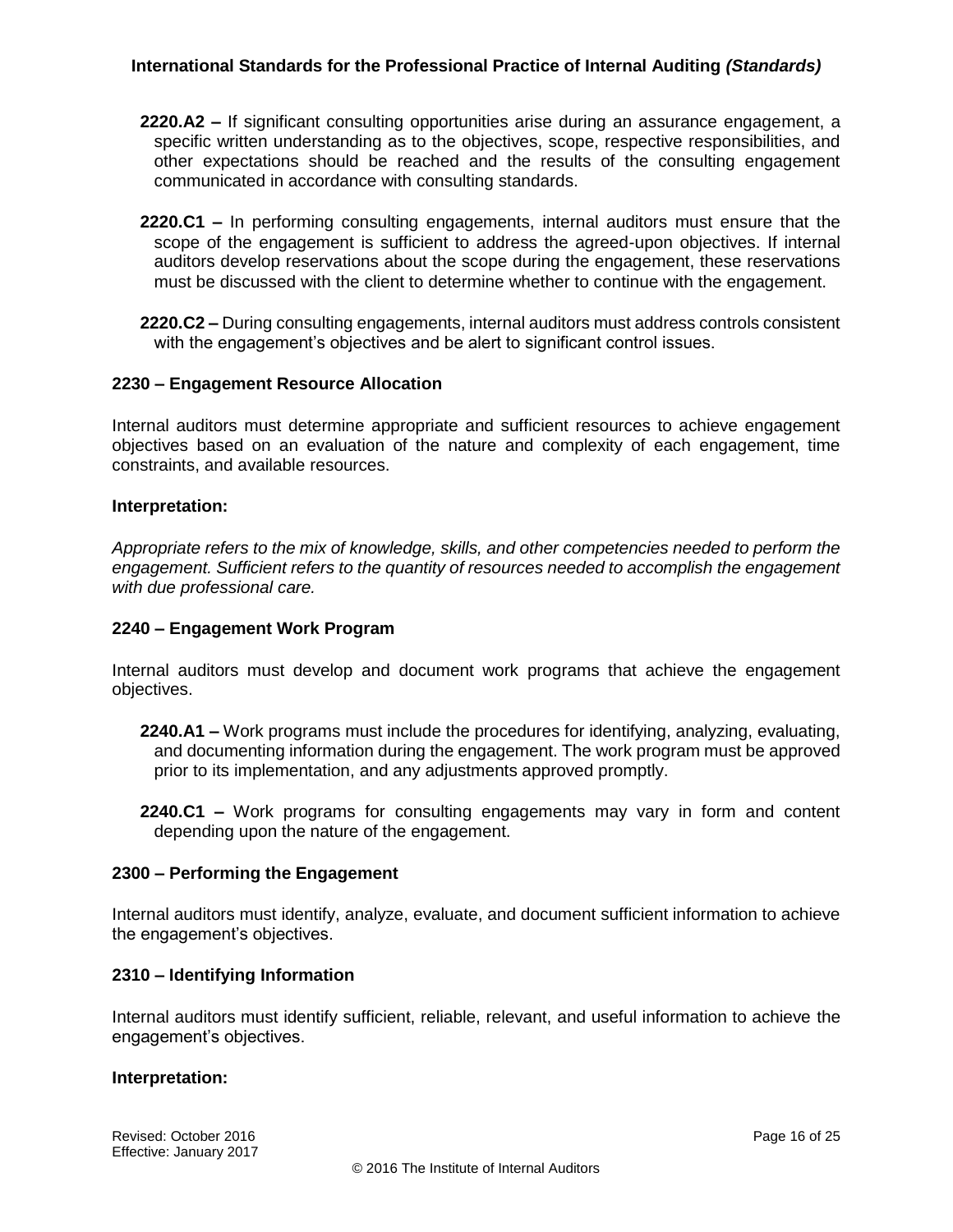*Sufficient information is factual, adequate, and convincing so that a prudent, informed person would reach the same conclusions as the auditor. Reliable information is the best attainable information through the use of appropriate engagement techniques. Relevant information supports engagement observations and recommendations and is consistent with the objectives for the engagement. Useful information helps the organization meet its goals.*

# **2320 – Analysis and Evaluation**

Internal auditors must base conclusions and engagement results on appropriate analyses and evaluations.

### **2330 – Documenting Information**

Internal auditors must document sufficient, reliable, relevant, and useful information to support the engagement results and conclusions.

- **2330.A1 –** The chief audit executive must control access to engagement records. The chief audit executive must obtain the approval of senior management and/or legal counsel prior to releasing such records to external parties, as appropriate.
- **2330.A2 –** The chief audit executive must develop retention requirements for engagement records, regardless of the medium in which each record is stored. These retention requirements must be consistent with the organization's guidelines and any pertinent regulatory or other requirements.
- **2330.C1 –** The chief audit executive must develop policies governing the custody and retention of consulting engagement records, as well as their release to internal and external parties. These policies must be consistent with the organization's guidelines and any pertinent regulatory or other requirements.

# **2340 – Engagement Supervision**

Engagements must be properly supervised to ensure objectives are achieved, quality is assured, and staff is developed.

#### **Interpretation:**

*The extent of supervision required will depend on the proficiency and experience of internal auditors and the complexity of the engagement. The chief audit executive has overall responsibility for supervising the engagement, whether performed by or for the internal audit activity, but may designate appropriately experienced members of the internal audit activity to perform the review. Appropriate evidence of supervision is documented and retained.*

# **2400 – Communicating Results**

Internal auditors must communicate the results of engagements.

# **2410 – Criteria for Communicating**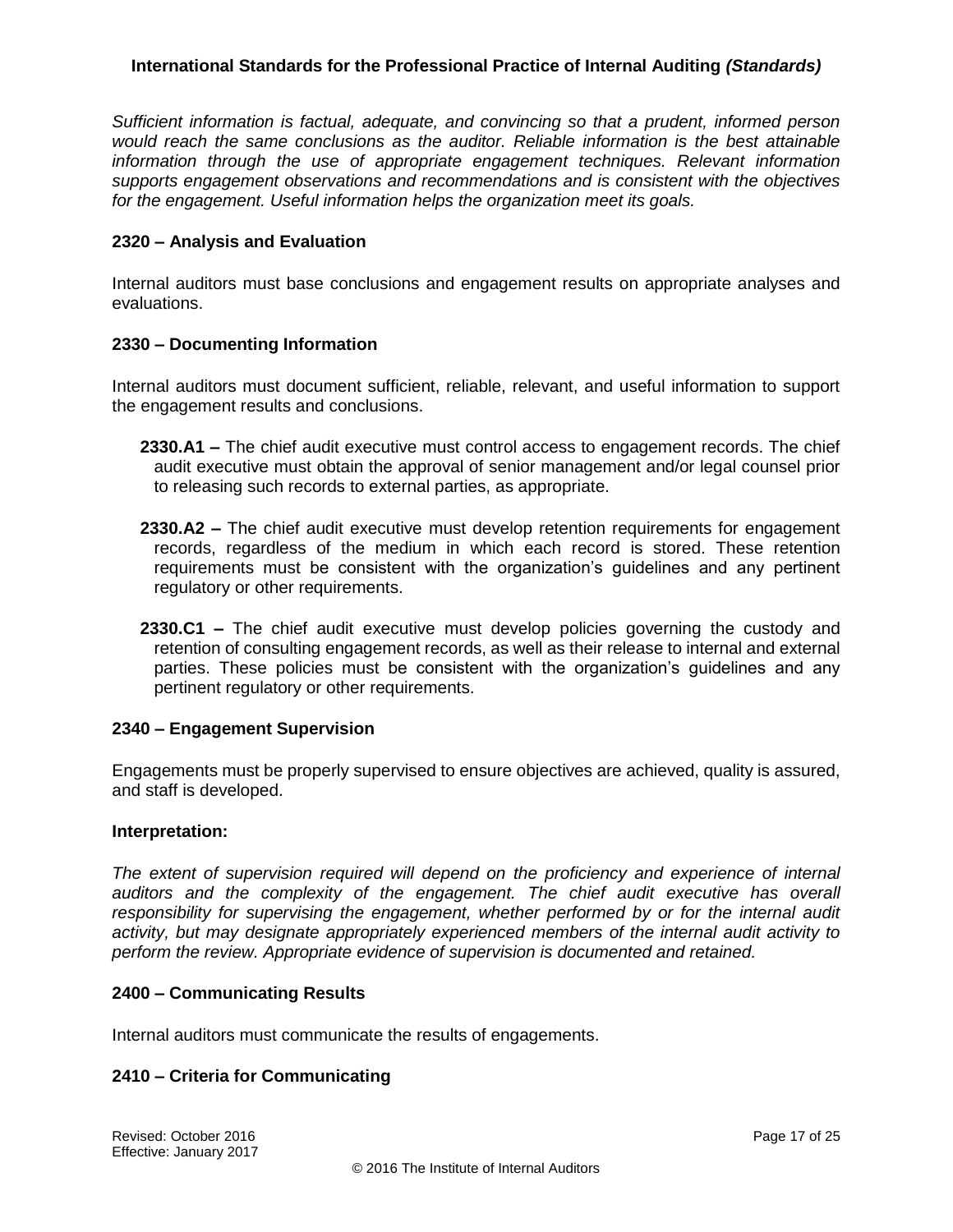Communications must include the engagement's objectives, scope, and results.

**2410.A1 –** Final communication of engagement results must include applicable conclusions, as well as applicable recommendations and/or action plans. Where appropriate, the internal auditors' opinion should be provided. An opinion must take into account the expectations of senior management, the board, and other stakeholders and must be supported by sufficient, reliable, relevant, and useful information.

### **Interpretation:**

*Opinions at the engagement level may be ratings, conclusions, or other descriptions of the results. Such an engagement may be in relation to controls around a specific process, risk, or business unit. The formulation of such opinions requires consideration of the engagement results and their significance.*

- **2410.A2 –** Internal auditors are encouraged to acknowledge satisfactory performance in engagement communications.
- **2410.A3 –** When releasing engagement results to parties outside the organization, the communication must include limitations on distribution and use of the results.
- **2410.C1 –** Communication of the progress and results of consulting engagements will vary in form and content depending upon the nature of the engagement and the needs of the client.

### **2420 – Quality of Communications**

Communications must be accurate, objective, clear, concise, constructive, complete, and timely.

#### **Interpretation:**

*Accurate communications are free from errors and distortions and are faithful to the underlying facts. Objective communications are fair, impartial, and unbiased and are the result of a fairminded and balanced assessment of all relevant facts and circumstances. Clear communications are easily understood and logical, avoiding unnecessary technical language and providing all significant and relevant information. Concise communications are to the point and avoid unnecessary elaboration, superfluous detail, redundancy, and wordiness. Constructive communications are helpful to the engagement client and the organization and lead to improvements where needed. Complete communications lack nothing that is essential to the target audience and include all significant and relevant information and observations to support recommendations and conclusions. Timely communications are opportune and expedient, depending on the significance of the issue, allowing management to take appropriate corrective action.*

# **2421 – Errors and Omissions**

If a final communication contains a significant error or omission, the chief audit executive must communicate corrected information to all parties who received the original communication.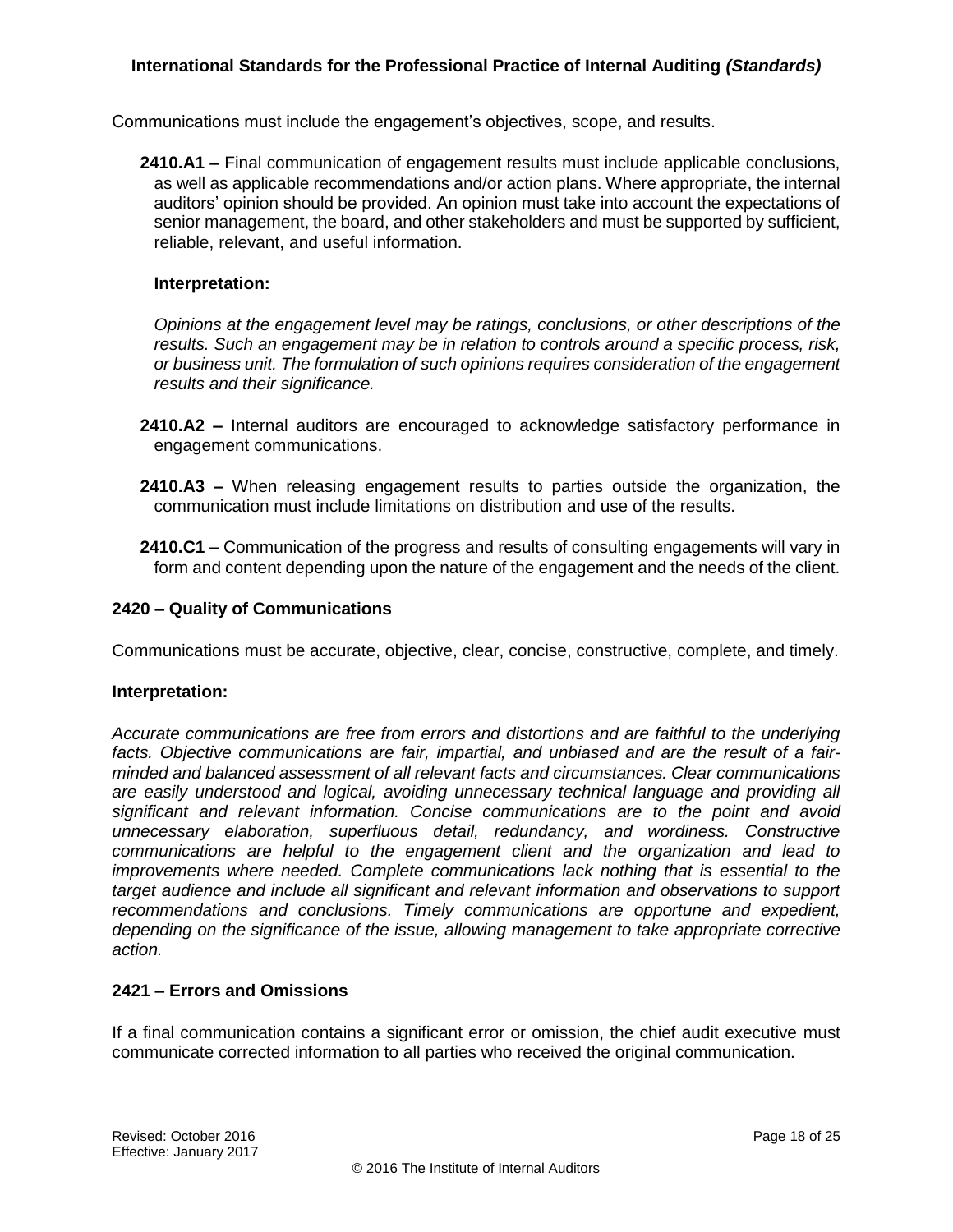# **2430 – Use of "Conducted in Conformance with the** *International Standards for the Professional Practice of Internal Auditing***"**

Indicating that engagements are "conducted in conformance with the *International Standards for the Professional Practice of Internal Auditing*" is appropriate only if supported by the results of the quality assurance and improvement program.

# **2431 – Engagement Disclosure of Nonconformance**

When nonconformance with the Code of Ethics or the *Standards* impacts a specific engagement, communication of the results must disclose the:

- Principle(s) or rule(s) of conduct of the Code of Ethics or the Standard(s) with which full conformance was not achieved.
- Reason(s) for nonconformance.
- Impact of nonconformance on the engagement and the communicated engagement results.

# **2440 – Disseminating Results**

The chief audit executive must communicate results to the appropriate parties.

# **Interpretation:**

*The chief audit executive is responsible for reviewing and approving the final engagement communication before issuance and for deciding to whom and how it will be disseminated. When the chief audit executive delegates these duties, he or she retains overall responsibility.*

**2440.A1 –** The chief audit executive is responsible for communicating the final results to parties who can ensure that the results are given due consideration.

**2440.A2 –** If not otherwise mandated by legal, statutory, or regulatory requirements, prior to releasing results to parties outside the organization the chief audit executive must:

- Assess the potential risk to the organization.
- Consult with senior management and/or legal counsel as appropriate.
- Control dissemination by restricting the use of the results.

**2440.C1 –** The chief audit executive is responsible for communicating the final results of consulting engagements to clients.

**2440.C2 –** During consulting engagements, governance, risk management, and control issues may be identified. Whenever these issues are significant to the organization, they must be communicated to senior management and the board.

# **2450 – Overall Opinions**

When an overall opinion is issued, it must take into account the strategies, objectives, and risks of the organization; and the expectations of senior management, the board, and other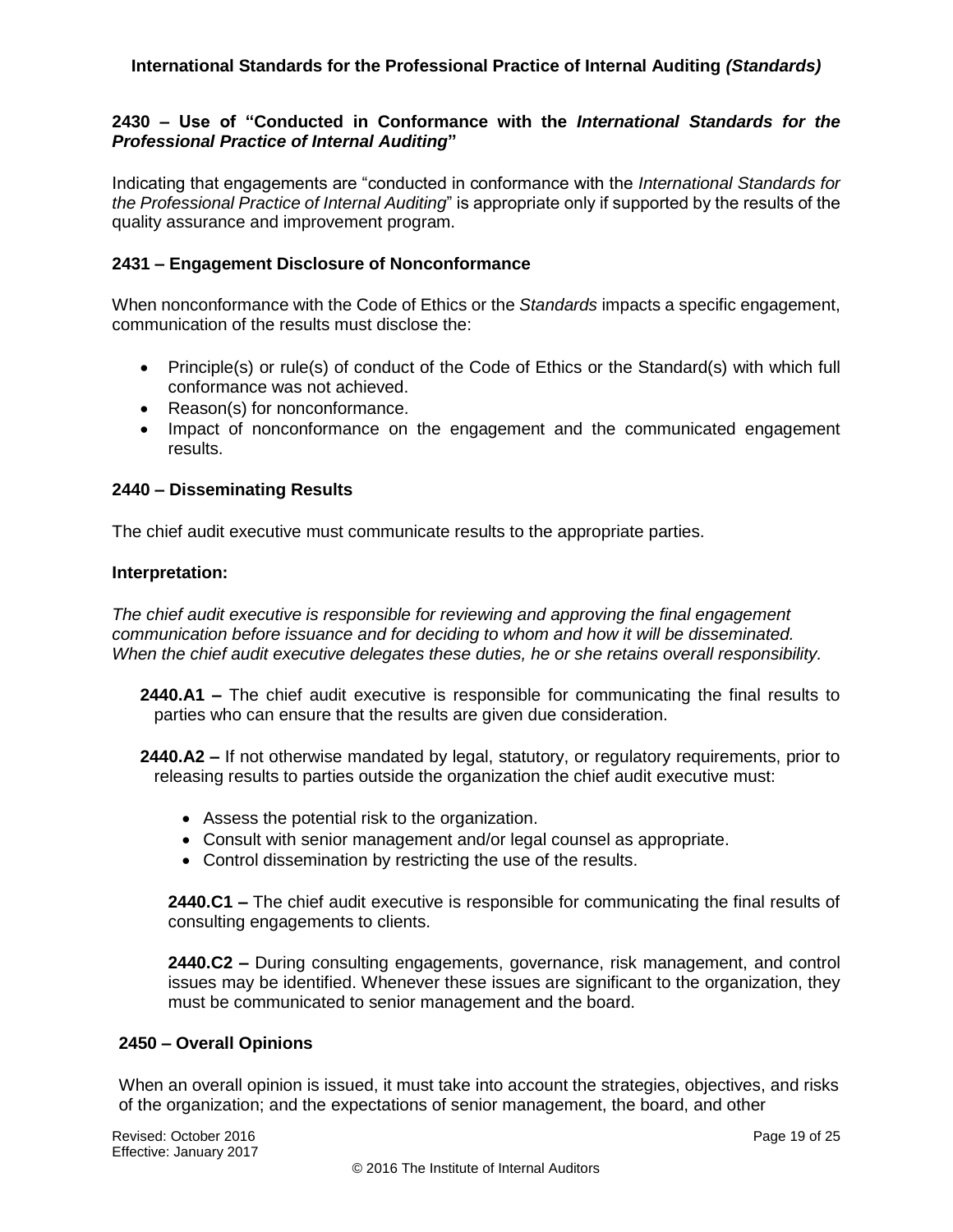stakeholders. The overall opinion must be supported by sufficient, reliable, relevant, and useful information.

### **Interpretation:**

*The communication will include:*

- *The scope, including the time period to which the opinion pertains.*
- *Scope limitations.*
- *Consideration of all related projects, including the reliance on other assurance providers.*
- *A summary of the information that supports the opinion.*
- *The risk or control framework or other criteria used as a basis for the overall opinion.*
- *The overall opinion, judgment, or conclusion reached.*

*The reasons for an unfavorable overall opinion must be stated.*

# **2500 – Monitoring Progress**

The chief audit executive must establish and maintain a system to monitor the disposition of results communicated to management.

- **2500.A1 –** The chief audit executive must establish a follow-up process to monitor and ensure that management actions have been effectively implemented or that senior management has accepted the risk of not taking action.
- **2500.C1 –** The internal audit activity must monitor the disposition of results of consulting engagements to the extent agreed upon with the client.

# **2600 – Communicating the Acceptance of Risks**

When the chief audit executive concludes that management has accepted a level of risk that may be unacceptable to the organization, the chief audit executive must discuss the matter with senior management. If the chief audit executive determines that the matter has not been resolved, the chief audit executive must communicate the matter to the board.

#### **Interpretation:**

*The identification of risk accepted by management may be observed through an assurance or consulting engagement, monitoring progress on actions taken by management as a result of prior engagements, or other means. It is not the responsibility of the chief audit executive to resolve the risk.*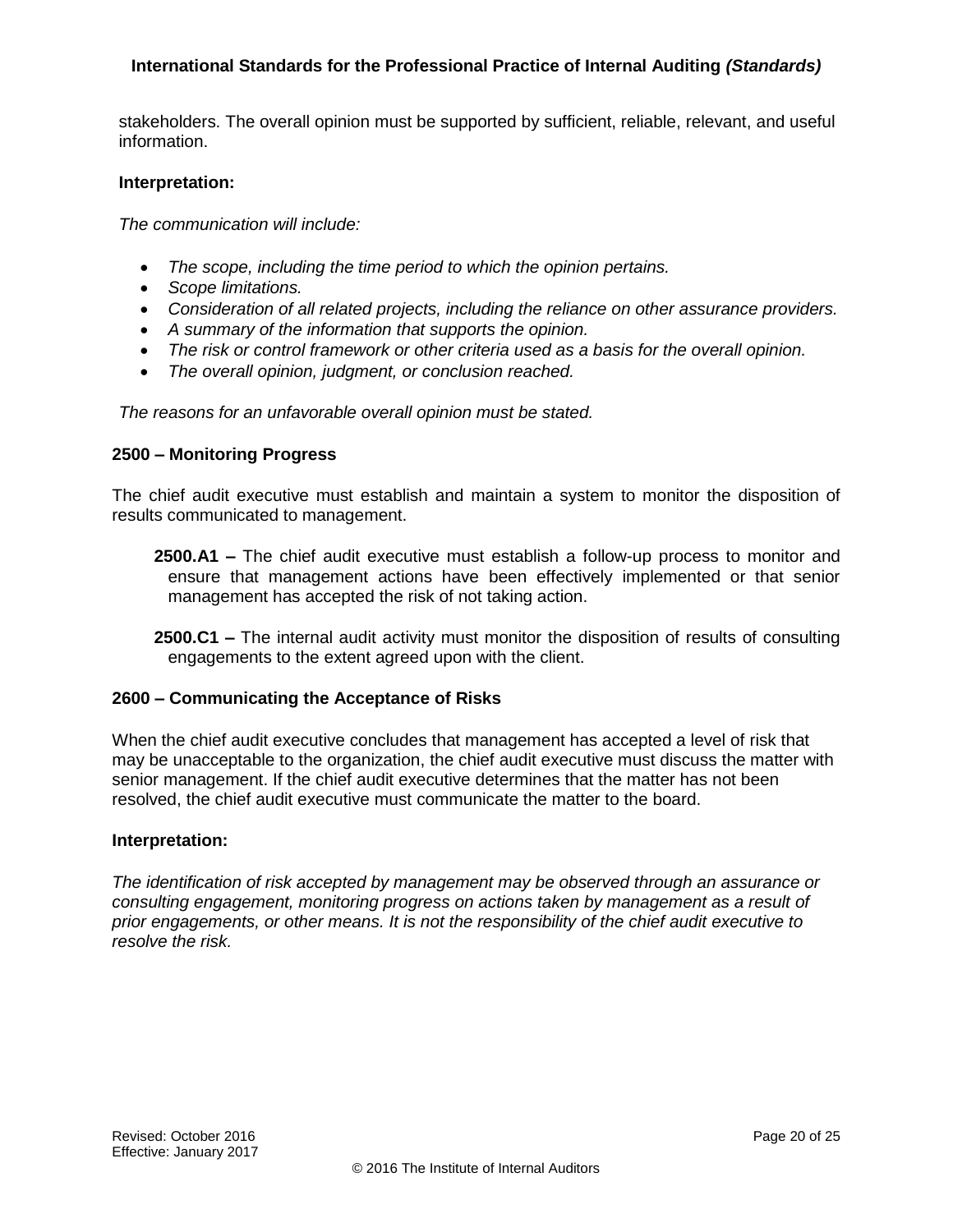# **Glossary**

# **Add Value**

The internal audit activity adds value to the organization (and its stakeholders) when it provides objective and relevant assurance, and contributes to the effectiveness and efficiency of governance, risk management, and control processes.

# **Adequate Control**

Present if management has planned and organized (designed) in a manner that provides reasonable assurance that the organization's risks have been managed effectively and that the organization's goals and objectives will be achieved efficiently and economically.

# **Assurance Services**

An objective examination of evidence for the purpose of providing an independent assessment on governance, risk management, and control processes for the organization. Examples may include financial, performance, compliance, system security, and due diligence engagements.

# **Board**

The highest level governing body (e.g., a board of directors, a supervisory board, or a board of governors or trustees) charged with the responsibility to direct and/or oversee the organization's activities and hold senior management accountable. Although governance arrangements vary among jurisdictions and sectors, typically the board includes members who are not part of management. If a board does not exist, the word "board" in the *Standards* refers to a group or person charged with governance of the organization. Furthermore, "board" in the *Standards* may refer to a committee or another body to which the governing body has delegated certain functions (e.g., an audit committee).

# **Charter**

The internal audit charter is a formal document that defines the internal audit activity's purpose, authority, and responsibility. The internal audit charter establishes the internal audit activity's position within the organization; authorizes access to records, personnel, and physical properties relevant to the performance of engagements; and defines the scope of internal audit activities.

# **Chief Audit Executive**

Chief audit executive describes the role of a person in a senior position responsible for effectively managing the internal audit activity in accordance with the internal audit charter and the mandatory elements of the International Professional Practices Framework. The chief audit executive or others reporting to the chief audit executive will have appropriate professional certifications and qualifications. The specific job title and/or responsibilities of the chief audit executive may vary across organizations.

# **Code of Ethics**

The Code of Ethics of The Institute of Internal Auditors (IIA) are Principles relevant to the profession and practice of internal auditing, and Rules of Conduct that describe behavior expected of internal auditors. The Code of Ethics applies to both parties and entities that provide internal audit services. The purpose of the Code of Ethics is to promote an ethical culture in the global profession of internal auditing.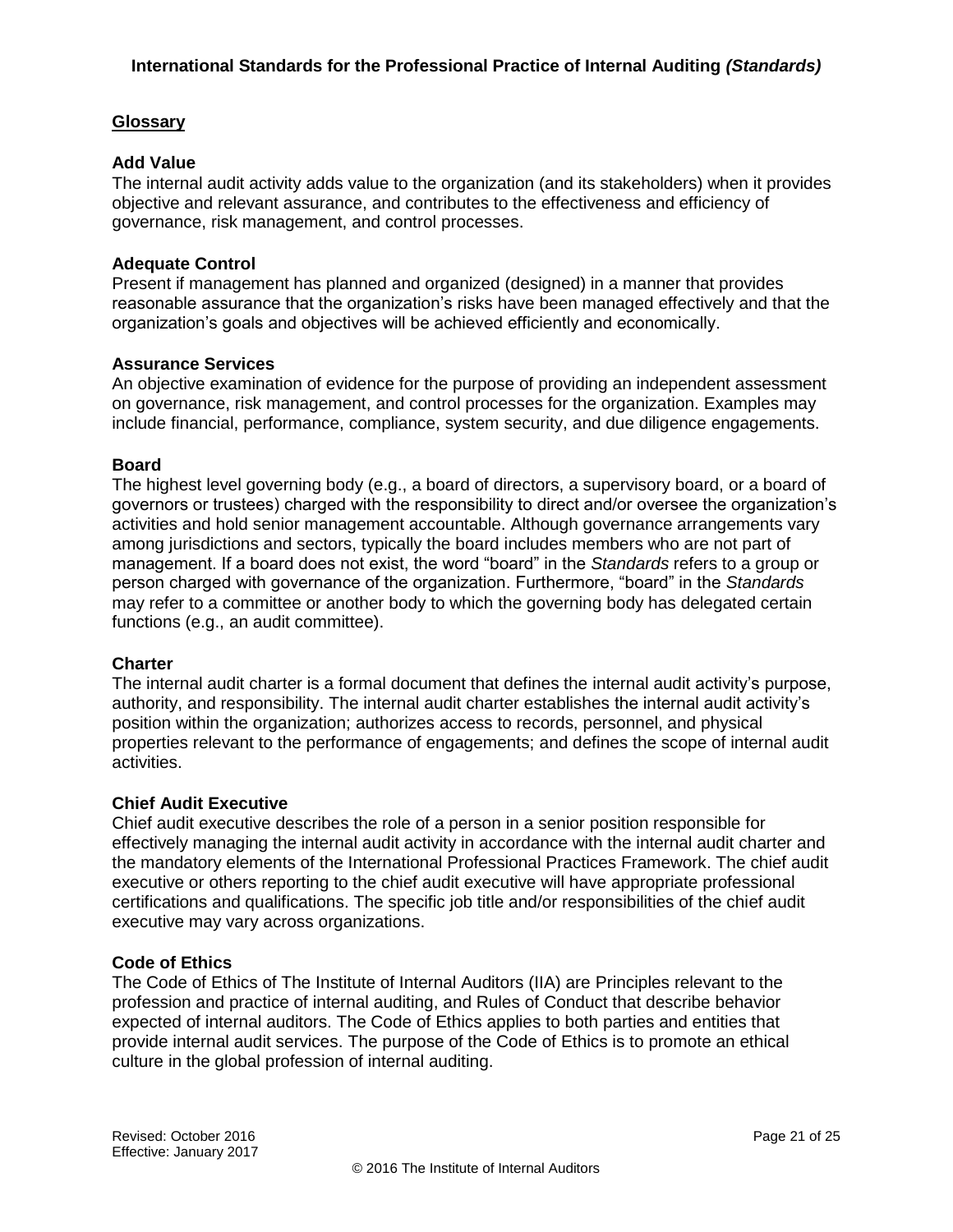# **Compliance**

Adherence to policies, plans, procedures, laws, regulations, contracts, or other requirements.

# **Conflict of Interest**

Any relationship that is, or appears to be, not in the best interest of the organization. A conflict of interest would prejudice an individual's ability to perform his or her duties and responsibilities objectively.

# **Consulting Services**

Advisory and related client service activities, the nature and scope of which are agreed with the client, are intended to add value and improve an organization's governance, risk management, and control processes without the internal auditor assuming management responsibility. Examples include counsel, advice, facilitation, and training.

# **Control**

Any action taken by management, the board, and other parties to manage risk and increase the likelihood that established objectives and goals will be achieved. Management plans, organizes, and directs the performance of sufficient actions to provide reasonable assurance that objectives and goals will be achieved.

# **Control Environment**

The attitude and actions of the board and management regarding the importance of control within the organization. The control environment provides the discipline and structure for the achievement of the primary objectives of the system of internal control. The control environment includes the following elements:

- Integrity and ethical values.
- Management's philosophy and operating style.
- Organizational structure.
- Assignment of authority and responsibility.
- Human resource policies and practices.
- Competence of personnel.

# **Control Processes**

The policies, procedures (both manual and automated), and activities that are part of a control framework, designed and operated to ensure that risks are contained within the level that an organization is willing to accept.

# **Core Principles for the Professional Practice of Internal Auditing**

The Core Principles for the Professional Practice of Internal Auditing are the foundation for the International Professional Practices Framework and support internal audit effectiveness.

# **Engagement**

A specific internal audit assignment, task, or review activity, such as an internal audit, control self-assessment review, fraud examination, or consultancy. An engagement may include multiple tasks or activities designed to accomplish a specific set of related objectives.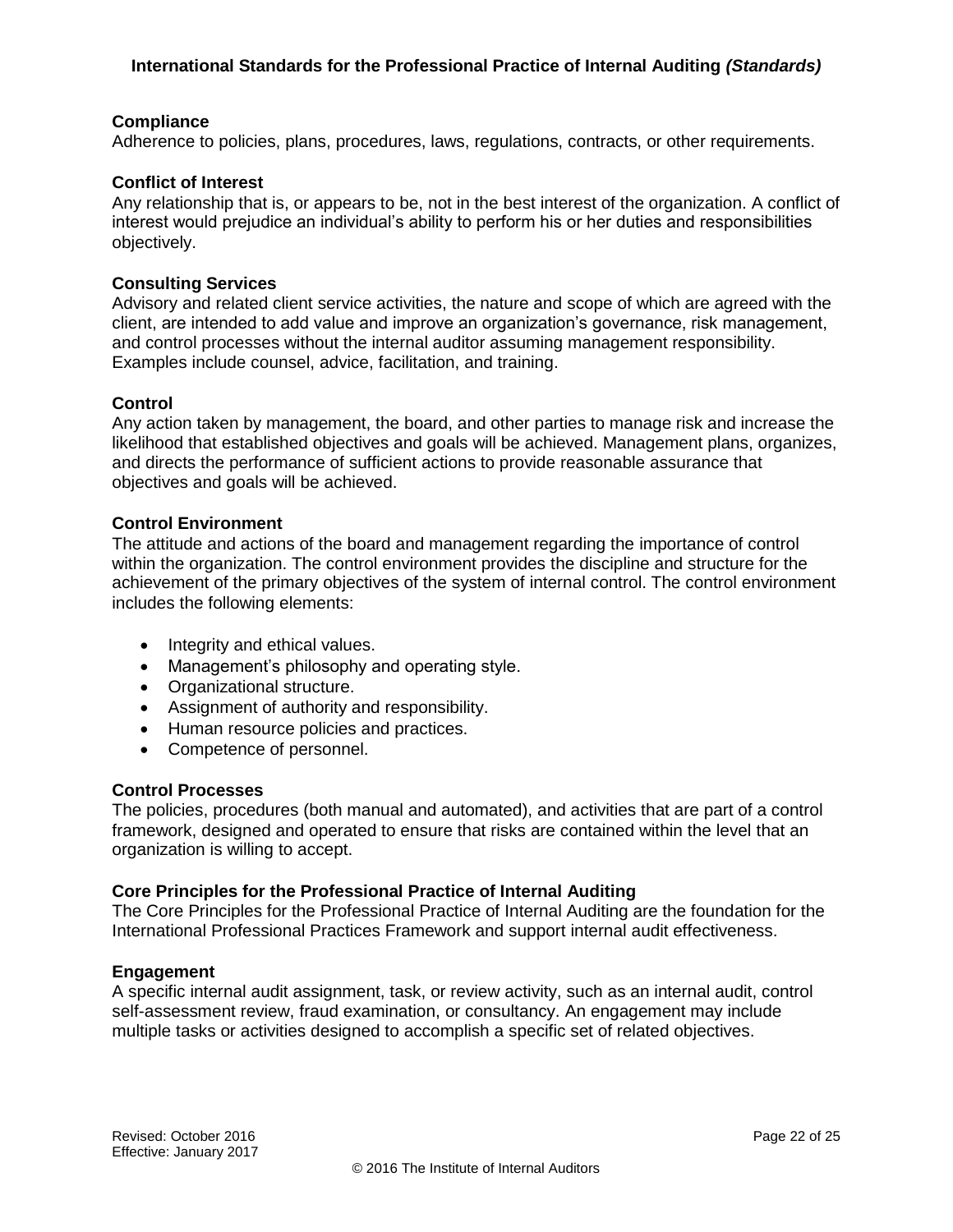# **Engagement Objectives**

Broad statements developed by internal auditors that define intended engagement accomplishments.

### **Engagement Opinion**

The rating, conclusion, and/or other description of results of an individual internal audit engagement, relating to those aspects within the objectives and scope of the engagement.

### **Engagement Work Program**

A document that lists the procedures to be followed during an engagement, designed to achieve the engagement plan.

### **External Service Provider**

A person or firm outside of the organization that has special knowledge, skill, and experience in a particular discipline.

# **Fraud**

Any illegal act characterized by deceit, concealment, or violation of trust. These acts are not dependent upon the threat of violence or physical force. Frauds are perpetrated by parties and organizations to obtain money, property, or services; to avoid payment or loss of services; or to secure personal or business advantage.

#### **Governance**

The combination of processes and structures implemented by the board to inform, direct, manage, and monitor the activities of the organization toward the achievement of its objectives.

#### **Impairment**

Impairment to organizational independence and individual objectivity may include personal conflict of interest, scope limitations, restrictions on access to records, personnel, and properties, and resource limitations (funding).

#### **Independence**

The freedom from conditions that threaten the ability of the internal audit activity to carry out internal audit responsibilities in an unbiased manner.

# **Information Technology Controls**

Controls that support business management and governance as well as provide general and technical controls over information technology infrastructures such as applications, information, infrastructure, and people.

# **Information Technology Governance**

Consists of the leadership, organizational structures, and processes that ensure that the enterprise's information technology supports the organization's strategies and objectives.

### **Internal Audit Activity**

A department, division, team of consultants, or other practitioner(s) that provides independent, objective assurance and consulting services designed to add value and improve an organization's operations. The internal audit activity helps an organization accomplish its objectives by bringing a systematic, disciplined approach to evaluate and improve the effectiveness of governance, risk management and control processes.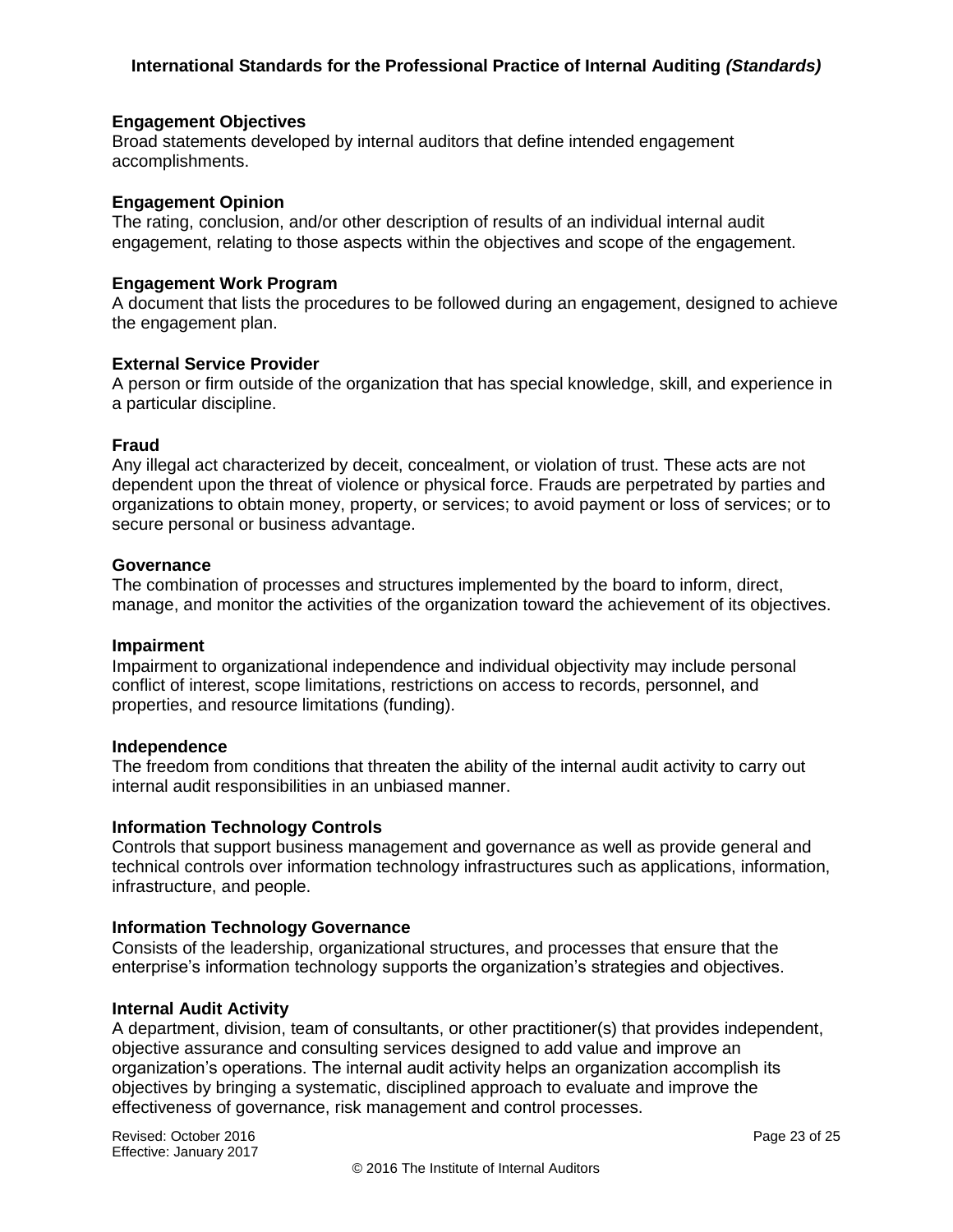# **International Professional Practices Framework**

The conceptual framework that organizes the authoritative guidance promulgated by The IIA. Authoritative guidance is composed of two categories – (1) mandatory and (2) recommended.

### **Must**

The *Standards* use the word "must" to specify an unconditional requirement.

### **Objectivity**

An unbiased mental attitude that allows internal auditors to perform engagements in such a manner that they believe in their work product and that no quality compromises are made. Objectivity requires that internal auditors do not subordinate their judgment on audit matters to others.

### **Overall Opinion**

The rating, conclusion, and/or other description of results provided by the chief audit executive addressing, at a broad level, governance, risk management, and/or control processes of the organization. An overall opinion is the professional judgment of the chief audit executive based on the results of a number of individual engagements and other activities for a specific time interval.

### **Risk**

The possibility of an event occurring that will have an impact on the achievement of objectives. Risk is measured in terms of impact and likelihood.

### **Risk Appetite**

The level of risk that an organization is willing to accept.

#### **Risk Management**

A process to identify, assess, manage, and control potential events or situations to provide reasonable assurance regarding the achievement of the organization's objectives.

#### **Should**

The *Standards* use the word "should" where conformance is expected unless, when applying professional judgment, circumstances justify deviation.

### **Significance**

The relative importance of a matter within the context in which it is being considered, including quantitative and qualitative factors, such as magnitude, nature, effect, relevance, and impact. Professional judgment assists internal auditors when evaluating the significance of matters within the context of the relevant objectives.

#### **Standard**

A professional pronouncement promulgated by the International Internal Audit Standards Board that delineates the requirements for performing a broad range of internal audit activities and for evaluating internal audit performance.

# **Technology-based Audit Techniques**

Any automated audit tool, such as generalized audit software, test data generators, computerized audit programs, specialized audit utilities, and computer-assisted audit techniques (CAATs).